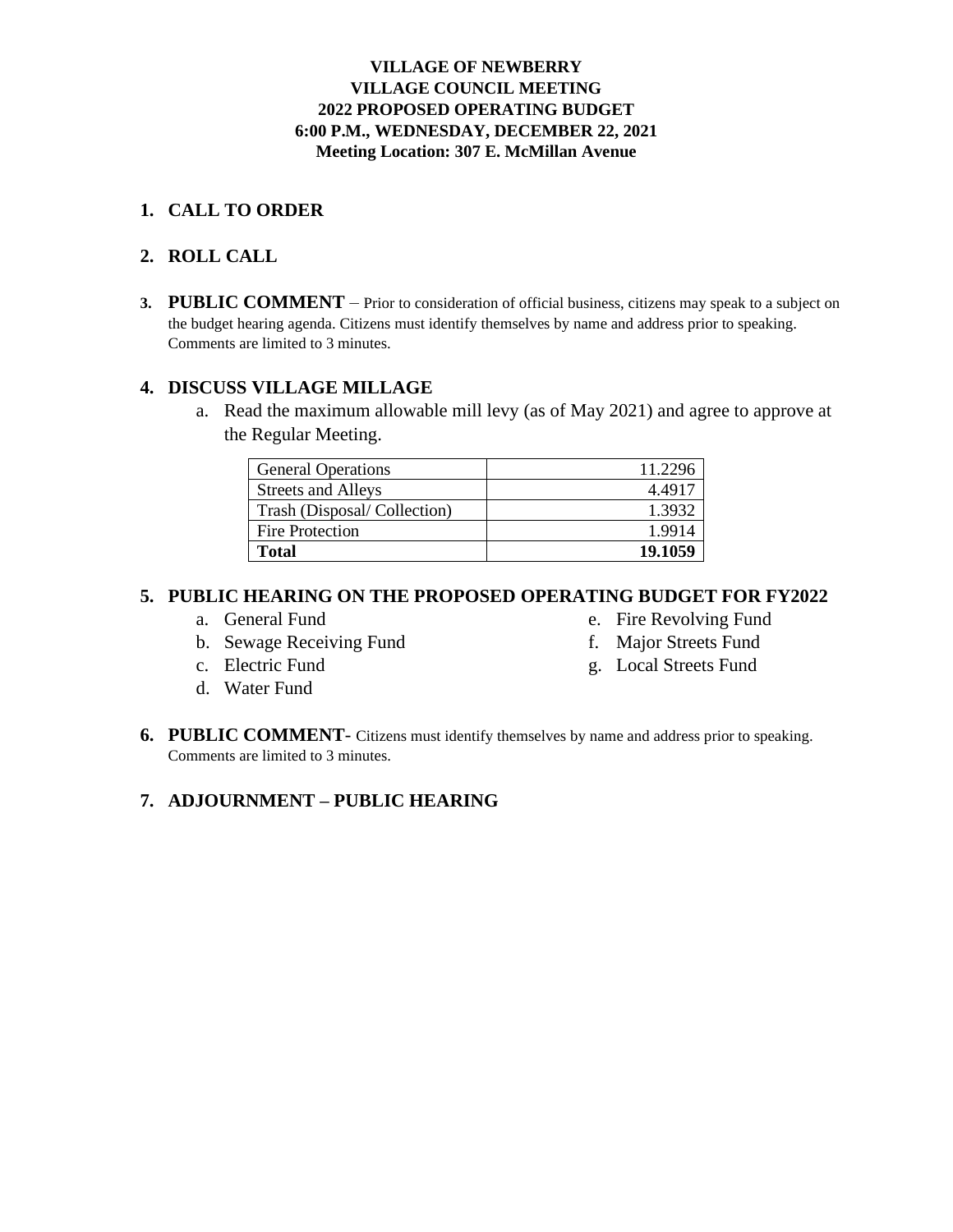#### BUDGET REPORT FOR NEWBERRY VILLAGE PART Page: 1/21 Fund: 101 General Fund

|  | ıd: 101 General Fund |  |
|--|----------------------|--|
|  |                      |  |

| GL NUMBER                     | DESCRIPTION                                       | 2020<br>AMENDED<br><b>BUDGET</b> | 2021<br>ORIGINAL<br><b>BUDGET</b> | 2021<br>PROJECTED<br>ACTIVITY | 2022<br>DEPT REQUESTED<br><b>BUDGET</b> |
|-------------------------------|---------------------------------------------------|----------------------------------|-----------------------------------|-------------------------------|-----------------------------------------|
| ESTIMATED REVENUES            |                                                   |                                  |                                   |                               |                                         |
| Function: Unclassified        |                                                   |                                  |                                   |                               |                                         |
| Dept 000                      |                                                   |                                  |                                   |                               |                                         |
| $101 - 000 - 404.000$         | PROPERTY TAX REVENUE                              | 200,000                          | 200,000                           | 166,000                       | 170,000                                 |
| $101 - 000 - 404.100$         | PROPERTY TAX REVENUE-GARBAGE                      | 24,000                           | 23,500                            | 23,500                        | 23,500                                  |
| $101 - 000 - 411.000$         | DELINOUENT REAL PROPERTY TAXES                    |                                  |                                   | 49,000                        | 49,000                                  |
| $101 - 000 - 432.000$         | IN LIEU OF TAXES                                  | 31,500                           | 31,500                            | 31,500                        | 31,500                                  |
| 101-000-447.000               | TAX FUND ADMIN FEE APPROPRIATI                    | 5,500                            | 5,500                             | 3,400                         | 3,400                                   |
| $101 - 000 - 450.000$         | <b>FOIA REVENUE</b>                               | 300                              | 300                               | 300                           | 100                                     |
| $101 - 000 - 475.000$         | LICENSES & PERMITS                                | 200                              | 200                               | 265                           | 265                                     |
| $101 - 000 - 573.000$         | LOCAL<br>COMM STABILIZTION SHARE                  | 32,000                           | 32,800                            | 46,405                        | 40,000                                  |
| $101 - 000 - 574.000$         | STATE<br>REVENUE SHARING                          | 121,000                          | 160,000                           | 223,000                       | 200,000                                 |
| $101 - 000 - 628.000$         | <b>CHARGE</b><br>FOR<br>SERVICES<br><b>REFUSE</b> | 82,000                           | 82,000                            | 87,000                        | 82,000                                  |
| $101 - 000 - 645.500$         | GARBAGE- PENALTIES & LATE FEES                    | 600                              | 600                               | 800                           | 700                                     |
| $101 - 000 - 650.000$         | FRANCHISE AGREEMENT                               | 10,000                           | 10,000                            | 24,000                        | 12,000                                  |
| $101 - 000 - 657.000$         | FINES FORFEITS ORD COSTS                          | 91                               | 100                               | 900                           | 500                                     |
| $101 - 000 - 665.000$         | INTEREST EARNED                                   | 9,300                            | 9,300                             | 4,000                         | 2,500                                   |
| $101 - 000 - 673.000$         | GAIN ON DISPOSAL OF CAP ASSETS                    | 12,500                           | 12,500                            |                               |                                         |
| $101 - 000 - 678.000$         | REIMBURSE - EQUIPMENT RENTAL                      | 180,000                          | 180,000                           | 180,000                       | 180,000                                 |
| 101-000-681.000               | REIMBURSE - INS CLAIM                             | 370,000                          |                                   |                               |                                         |
| Totals for dept 000 -         |                                                   | 1,078,991                        | 748,300                           | 840,070                       | 795,465                                 |
| Total - Function Unclassified |                                                   | 1,078,991                        | 748,300                           | 840,070                       | 795,465                                 |
| TOTAL ESTIMATED REVENUES      |                                                   | 1,078,991                        | 748,300                           | 840,070                       | 795,465                                 |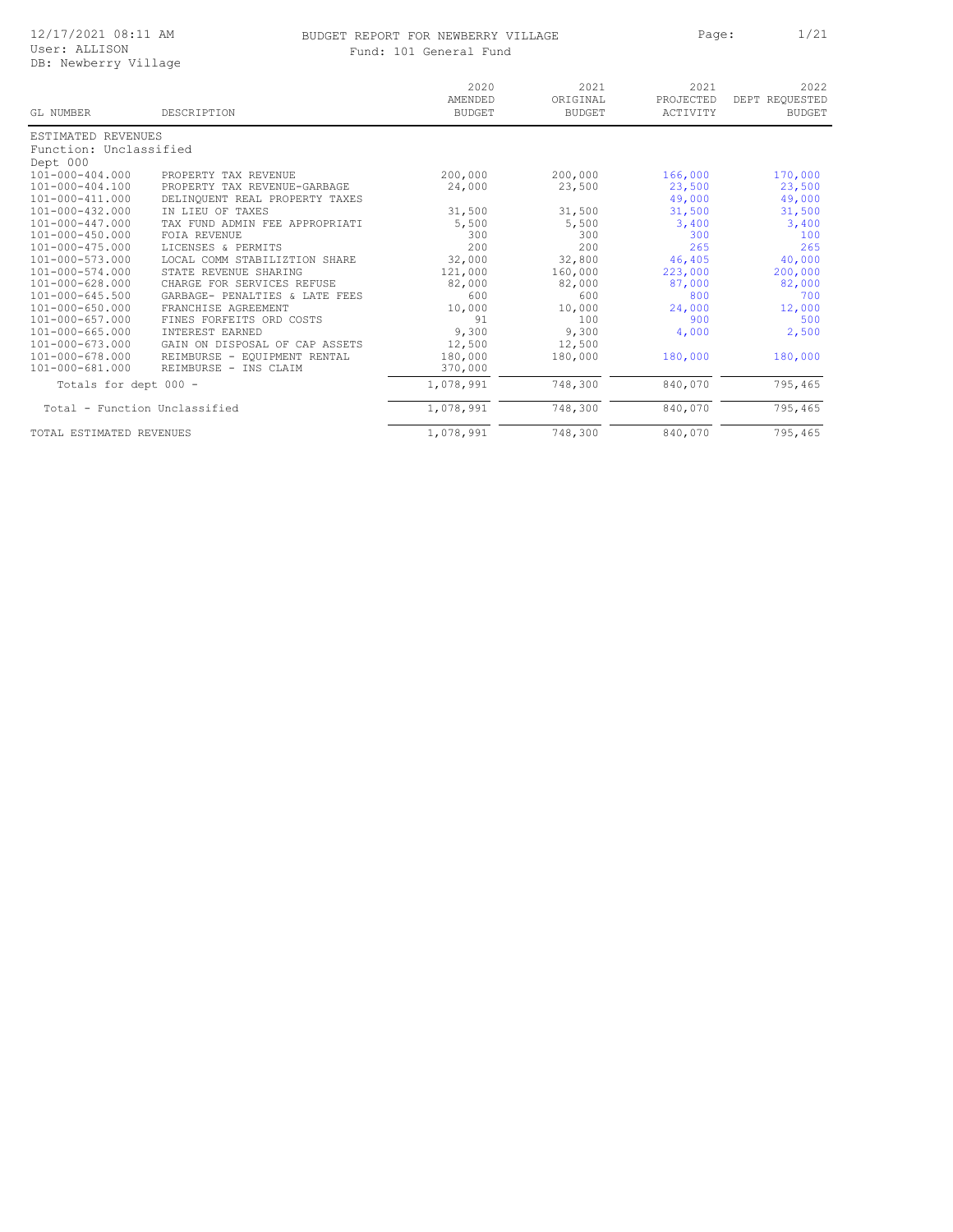# BUDGET REPORT FOR NEWBERRY VILLAGE PART Page: 2/21

| Fund: 101 General Fund |
|------------------------|
|                        |
|                        |
|                        |
|                        |

|                                                      |                                                      | 2020<br>AMENDED | 2021<br>ORIGINAL | 2021<br>PROJECTED | 2022<br>DEPT REQUESTED |
|------------------------------------------------------|------------------------------------------------------|-----------------|------------------|-------------------|------------------------|
| GL NUMBER                                            | DESCRIPTION                                          | <b>BUDGET</b>   | <b>BUDGET</b>    | ACTIVITY          | <b>BUDGET</b>          |
| APPROPRIATIONS<br>Function: Unclassified<br>Dept 000 |                                                      |                 |                  |                   |                        |
| 101-000-995.409                                      | TRANSFER OUT TO TORC                                 |                 |                  | 16,411            |                        |
| 101-000-995.418                                      | TRANSFER OUT TO ATLAS PARK                           |                 |                  | 6,125             |                        |
| Totals for dept 000 -                                |                                                      |                 |                  | 22,536            |                        |
| Dept 101 - VILLAGE COUNCIL                           | COMPENSATION - ELECTED                               |                 |                  |                   | 13,050                 |
| 101-101-704.100<br>101-101-709.000                   | EMPLOYERS'S FICA                                     | 12,000<br>1,000 | 13,050<br>1,000  | 13,050<br>1,010   | 1,000                  |
| 101-101-725.000                                      | WORKMENS' COMPENSATION                               | 70              | 35               | 35                | 35                     |
| 101-101-752.000<br>101-101-752.200                   | OFFICE SUPPLIES<br>IT SOFTWARE                       | 100<br>400      | 100<br>400       | 225<br>200        | 200<br>250             |
| 101-101-801.000                                      | PROFESSIONAL & CONTRACTUAL                           | 200             | 200              |                   | 100                    |
| 101-101-911.000<br>101-101-913.000                   | CONFERENCE & WORKSHOPS<br>TRAVEL                     | 150<br>300      | 150<br>300       |                   | 150<br>100             |
| $101 - 101 - 915.000$                                | MEMBERSHIPS & SUBSCRIPTIONS                          | 300             | 300              |                   | 250                    |
|                                                      | Totals for dept 101 - VILLAGE COUNCIL                | 14,520          | 15,535           | 14,520            | 15,135                 |
| Dept 171 - VILLAGE PRESIDENT                         |                                                      |                 |                  |                   |                        |
| 101-171-704.100<br>101-171-709.000                   | COMPENSATION - ELECTED<br>EMPLOYER'S FICA            | 4,000<br>400    | 4,200<br>350     | 3,900<br>300      | 4,000<br>350           |
| 101-171-725.000                                      | WORKMENS' COMPENSATION                               | 15              | 6                | 8                 | 6                      |
| 101-171-752.000<br>101-171-911.000                   | OFFICE SUPPLIES<br>CONFERENCE & WORKSHOPS            | 100             | 100              |                   | 100<br>250             |
|                                                      | Totals for dept 171 - VILLAGE PRESIDENT              | 4,515           | 4,656            | 4,208             | 4,706                  |
| Dept 172 - VILLAGE MANAGER                           |                                                      |                 |                  |                   |                        |
| 101-172-703.000                                      | SALARIES                                             | 15,000          | 14,000           | 12,000            | 14,000                 |
| 101-172-705.000<br>101-172-706.000                   | VACATION<br>HOLIDAY                                  | 1,000<br>750    | 1,000<br>750     | 2,000<br>750      | 2,000<br>750           |
| 101-172-709.000                                      | EMPLOYER'S FICA                                      | 1,200           | 1,100            | 1,200             | 1,000                  |
| 101-172-717.000<br>101-172-719.000                   | RETIREMENT-MERS-EMPLOYER PAID<br>HOSPITALIZATION     | 4,500<br>2,000  | 3,000<br>900     | 3,100<br>900      | 4,000<br>900           |
| 101-172-721.000                                      | H.S.A.                                               | 500             | 300              | 300               | 300                    |
| 101-172-724.000<br>101-172-725.000                   | SICK PAY<br>WORKERS' COMPENSATION                    | 500             | 500<br>25        | 200<br>25         | 500<br>25              |
| 101-172-726.000                                      | LIFE INSURANCE                                       | 120             | 25               | 70                | 55                     |
| 101-172-850.000<br>101-172-911.000                   | TELEPHONE<br>CONFERENCE & WORKSHOPS                  | 150<br>200      | 150<br>1,000     | 100               | 150<br>500             |
| 101-172-913.000                                      | TRAVEL                                               | 150             | 500              | 500               | 300                    |
|                                                      | Totals for dept 172 - VILLAGE MANAGER                | 26,070          | 23,250           | 21,145            | 24,480                 |
| Dept 201 - ADMINISTRATIVE                            |                                                      |                 |                  |                   |                        |
| 101-201-703.000<br>101-201-705.000                   | SALARIES<br>VACATION PAY                             | 16,000<br>1,200 | 16,200<br>1,200  | 13,000<br>1,000   | 15,000<br>1,000        |
| 101-201-706.000                                      | HOLIDAY PAY                                          | 1,000           | 1,000            | 1,000             | 1,000                  |
| 101-201-709.000<br>101-201-710.000                   | EMPLOYER'S FICA<br>UNEMPLOYMENT                      | 2,000<br>6      | 2,000<br>6       | 1,200<br>6        | 1,500                  |
| 101-201-717.000                                      | RETIREMENT MERS EMPLOYER PAID                        | 4,500           | 4,500            | 4,000             | 4,500                  |
| 101-201-719.000<br>101-201-719.100                   | HOSPITALIZATION<br>HOSPITAL INS RETIREE              | 6,000<br>2,500  | 6,500<br>2,500   | 4,000<br>2,000    | 5,500<br>2,500         |
| 101-201-721.000                                      | H.S.A.                                               | 4,200           | 1,100            | 2,800             | 2,800                  |
| 101-201-724.000<br>101-201-725.000                   | SICK PAY<br>WORKERS' COMPENSATION                    | 700<br>900      | 700<br>250       | 500<br>700        | 700<br>250             |
| 101-201-726.000                                      | LIFE INSURANCE                                       | 225             | 225              | 225               | 225                    |
| 101-201-728.000<br>101-201-730.000                   | MEDICAL SCREENING<br>SETTLEMENT                      | 100<br>251      | 100              | 100               | 100                    |
| 101-201-752.000                                      | OFFICE SUPPLIES                                      | 1,500           | 1,500            | 1,500             | 1,500                  |
| 101-201-752.099<br>101-201-752.100                   | BANK FEES<br>OPERATING SUPPLIES                      | 900<br>2,500    | 900<br>2,500     | 750<br>2,500      | 900<br>2,500           |
| 101-201-752.200                                      | IT SOFTWARE                                          | 4,500           | 4,500            | 2,500             | 2,500                  |
| $101 - 201 - 767.000$<br>101-201-801.000             | UNIFORMS<br>PROFESSIONAL & CONTRACTUAL               | 500<br>3,500    | 500<br>2,800     | 500<br>3,300      | 500<br>23,000          |
| 101-201-803.000                                      | BAD DEBT EXPENSE                                     | 15              | 15               |                   | 15                     |
| 101-201-804.000<br>101-201-814.000                   | LEASE EXPENSE<br>ARBITRATION SETTLEMENT FROM INS     | 500             | 500              |                   | 500                    |
| $101 - 201 - 850.000$                                | TELEPHONE                                            | 1,000           | 1,000            | 57,000<br>1,000   | 1,000                  |
| 101-201-851.000<br>101-201-900.000                   | POSTAGE<br>PUBLISHING & PRINTING                     | 250<br>7,000    | 250<br>7,000     | 275<br>4,000      | 250<br>6,000           |
| 101-201-910.000                                      | PROFESSIONAL DEVELOPMENT                             | 500             | 2,000            |                   | 1,000                  |
| 101-201-913.000                                      | TRAVEL                                               | 200<br>100      | 200<br>100       |                   | 200<br>100             |
| 101-201-933.000<br>$101 - 201 - 935.000$             | SOFTWARE MAINTENANCE<br>PROPERTY LIABILITY INSURANCE | 6,000           | 6,000            | 14,000            | 13,000                 |
| 101-201-980.000                                      | CAP OUTLAY-OFFICE EQUIP & FURN                       | 2,500           | 2,500            | 1,000             | 10,000                 |
|                                                      | Totals for dept 201 - ADMINISTRATIVE                 | 71,047          | 68,546           | 118,856           | 98,040                 |
| Dept 215 - CLERK                                     |                                                      |                 |                  |                   |                        |
| 101-215-702.000<br>101-215-709.000                   | WAGES<br>EMPLOYER'S FICA                             | 7,500<br>650    | 7,500<br>650     | 4,500<br>300      | 7,500<br>650           |
| 101-215-717.000                                      | RETIREMENT MERS EMPLOYER PAID                        | 5,200           | 7,500            | 8,000             | 7,000                  |
| 101-215-725.000<br>101-215-752.000                   | WORKERS' COMPENSATION<br>OFFICE SUPPLIES             | 10              | 10               | 10<br>30          | 10<br>30               |
| 101-215-900.000                                      | PRINTING & PUBLISHING                                | 1,000           | 1,000            | 3,500             | 3,500                  |
| Totals for dept 215 - CLERK                          |                                                      | 14,360          | 16,660           | 16,340            | 18,690                 |
| Dept 223 - AUDIT & LEGAL EXPENSE                     |                                                      |                 |                  |                   |                        |
| 101-223-801.000                                      | PROF & CONTR SERVICES                                | 20,000          | 20,000           | 28,000            | 13,500                 |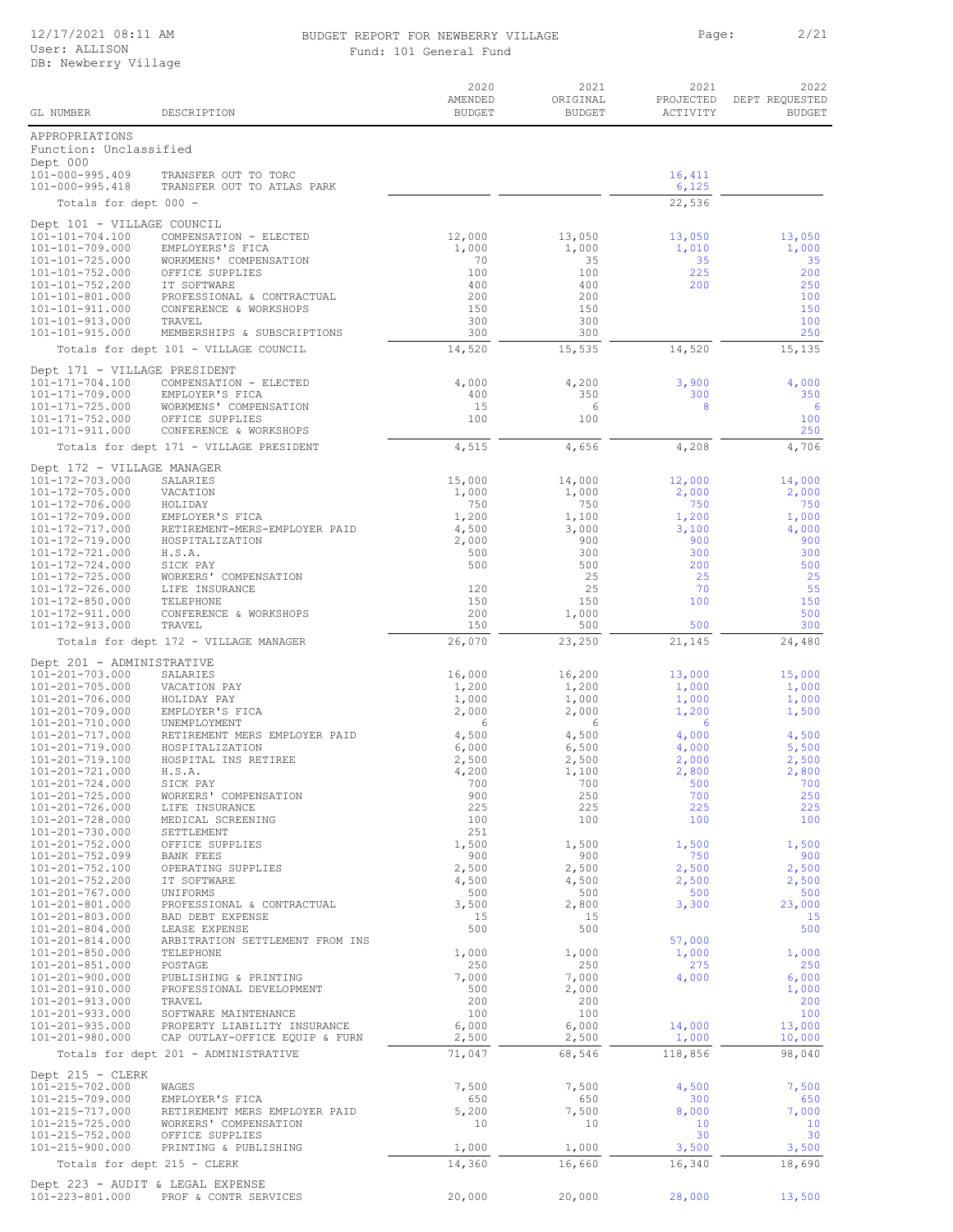### BUDGET REPORT FOR NEWBERRY VILLAGE PAGE: Page: 3/21 Fund:

|  | 101 General Fund |  |
|--|------------------|--|
|  |                  |  |

|                                                     |                                                              | 2020<br>AMENDED  | 2021<br>ORIGINAL | 2021<br>PROJECTED | 2022<br>DEPT REQUESTED |
|-----------------------------------------------------|--------------------------------------------------------------|------------------|------------------|-------------------|------------------------|
| GL NUMBER                                           | DESCRIPTION                                                  | <b>BUDGET</b>    | <b>BUDGET</b>    | ACTIVITY          | <b>BUDGET</b>          |
| APPROPRIATIONS                                      |                                                              |                  |                  |                   |                        |
| Function: Unclassified                              |                                                              |                  |                  |                   |                        |
| Dept 223 - AUDIT & LEGAL EXPENSE<br>101-223-801.200 | LEGAL                                                        | 17,000           | 20,000           | 12,000            | 15,000                 |
|                                                     | Totals for dept 223 - AUDIT & LEGAL EXPENSE                  | 37,000           | 40,000           | 40,000            | 28,500                 |
| Dept 230 - ORDINANCE OFFICER                        |                                                              |                  |                  |                   |                        |
| 101-230-702.000                                     | ORD OFFICER WAGES                                            | 8,000            | 8,000            | 8,000             | 8,000                  |
| 101-230-709.000<br>101-230-752.000                  | EMPLOYER'S FICA<br>OFFICE SUPPLIES                           | 700<br>100       | 700<br>100       | 700<br>100        | 700<br>100             |
| 101-230-752.100                                     | OPERATING SUPPLIES                                           | 300              | 300              | 300               | 300                    |
| 101-230-801.000<br>101-230-801.200                  | PROFESSIONAL & CONTRACTUAL<br>LEGAL FEES                     | 100<br>500       | 100<br>500       | 100<br>400        | 100<br>400             |
| $101 - 230 - 850.000$                               | TELEPHONE                                                    | 500              | 500              | 400               | 400                    |
| 101-230-900.000                                     | PUBLISHING & PRINTING                                        | 100              | 100              | 300               | 300                    |
|                                                     | Totals for dept 230 - ORDINANCE OFFICER                      | 10,300           | 10,300           | 10,300            | 10,300                 |
| Dept 253 - TREASURER                                |                                                              |                  |                  |                   |                        |
| 101-253-704.100<br>101-253-709.000                  | COMPENSATION - ELECTED<br>EMPLOYER'S FICA                    | 7,200<br>550     | 7,200<br>550     | 7,200<br>500      | 7,200<br>500           |
| $101 - 253 - 725.000$                               | WORKERS' COMPENSATION                                        | 10               | 10               | 10                | 10                     |
| 101-253-752.000<br>101-253-752.100                  | OFFICE SUPPLIES<br>OPERATING SUPPLIES                        | 200<br>150       | 200<br>150       | 50<br>50          | 200<br>150             |
| 101-253-752.200                                     | IT SOFTWARE                                                  | 1,000            | 1,000            | 1,000             | 1,000                  |
| 101-253-801.000<br>$101 - 253 - 850.000$            | PROFESSIONAL & CONTRACTUAL<br>TELEPHONE                      | 200<br>400       | 200<br>400       | 400               | 200<br>400             |
| $101 - 253 - 851.000$                               | POSTAGE                                                      | 700              | 700              | 600               | 700                    |
| 101-253-900.000                                     | PUBLISHING & PRINTING                                        | 500              | 500              | 650               | 700                    |
|                                                     | Totals for dept 253 - TREASURER                              | 10,910           | 10,910           | 10,460            | 11,060                 |
| Dept 265 - BUILDING & GROUNDS                       |                                                              |                  |                  |                   |                        |
| 101-265-702.000<br>$101 - 265 - 709.000$            | WAGES<br>EMPLOYER'S FICA                                     | 7,000<br>600     | 7,000<br>600     | 21,000<br>1,500   | 8,000<br>1,500         |
| $101 - 265 - 717.000$                               | RETIREMENT - MERS - EMPLOYER P                               | 500              | 500              | 1,200             | 1,500                  |
| $101 - 265 - 719.000$<br>$101 - 265 - 726.000$      | HOSPITALIZATION<br>LIFE INSURANCE                            | 1,600<br>10      | 1,200<br>10      | 4,700<br>10       | 5,000<br>10            |
| $101 - 265 - 752.100$                               | OPERATING SUPPLIES                                           | 500              | 500              | 600               | 600                    |
| $101 - 265 - 753.000$                               | TOOLS & EQUIP (UNR CAP, THRESH                               | 500<br>600       | 500<br>600       | 300<br>900        | 500<br>900             |
| $101 - 265 - 776.000$<br>101-265-801.000            | SUPPLIES-BUILDING MAINTENANCE<br>PROF & CONTRACTUAL SERVICES | 500              | 500              | 200               | 500                    |
| $101 - 265 - 920.000$                               | ELECTRICITY                                                  | 14,000           | 14,000           | 13,000            | 14,000                 |
| $101 - 265 - 921.000$<br>$101 - 265 - 929.000$      | HEAT<br>REPAIRS & MAINTENANCE                                | 5,000<br>1,000   | 5,000<br>1,000   | 4,000<br>500      | 5,000<br>1,000         |
| $101 - 265 - 935.000$                               | PROPERTY LIABILITY INSURANCE                                 | 5,500            | 5,500            | 6,000             | 5,500                  |
| $101 - 265 - 940.000$<br>101-265-975.000            | BLDG & GROUNDS EQUIP RENTAL<br>CAP OUT - BLDG ADD & IMPMTS   | 14,000           | 14,000           | 20,000<br>1,800   | 14,000                 |
|                                                     | Totals for dept 265 - BUILDING & GROUNDS                     | 51,310           | 50,910           | 75,710            | 58,010                 |
| Dept 301 - POLICE DEPARTMENT                        |                                                              |                  |                  |                   |                        |
| $101 - 301 - 709.000$                               | EMPLOYER'S FICA & MEDICARE                                   | 2,000            | 2,000            | 1,000             | 2,000                  |
| $101 - 301 - 717.000$<br>101-301-719.000            | RETIREMENT - MERS - EMPLOYER P<br>POLICE HOSPITALIZATION     | 15,000<br>35,000 | 17,000<br>35,000 | 18,000<br>30,000  | 17,000<br>35,000       |
| 101-301-721.000                                     | H.S.A.                                                       | 5,000            | 4,000            | 4,000             | 4,000                  |
| 101-301-726.000                                     | LIFE INSURANCE                                               | 300              | 300              | 300               | 300                    |
|                                                     | Totals for dept 301 - POLICE DEPARTMENT                      | 57,300           | 58,300           | 53,300            | 58,300                 |
| Dept 441 - PUBLIC WORKS                             |                                                              |                  |                  |                   |                        |
| $101 - 441 - 702.000$<br>$101 - 441 - 703.000$      | WAGES<br>SALARIES                                            | 8,000<br>8,000   | 15,000<br>11,000 | 8,000<br>9,000    | 15,000<br>8,000        |
| $101 - 441 - 705.000$                               | VACATION                                                     | 4,000            | 4,000            | 10,000            | 5,000                  |
| $101 - 441 - 706.000$<br>$101 - 441 - 709.000$      | HOLIDAY<br>EMPLOYER'S FICA                                   | 3,000<br>2,500   | 3,000<br>2,500   | 6,000<br>2,800    | 5,000<br>2,500         |
| $101 - 441 - 710.000$                               | UNEMPLOYMENT                                                 | 500              | 500              | 650               | 650                    |
| $101 - 441 - 713.000$<br>$101 - 441 - 716.000$      | OVERTIME - WAGES<br>FUNERAL ALLOWANCE                        | 500<br>1,000     | 500<br>1,000     | 500<br>500        | 500<br>500             |
| $101 - 441 - 717.000$                               | RETIREMENT MERS EMPLOYER PAID                                | 13,000           | 13,000           | 14,000            | 14,000                 |
| $101 - 441 - 718.000$                               | MEDICAL TREATMENT                                            | 1,400            | 1,400            | 1,000             | 1,000                  |
| $101 - 441 - 719.000$<br>$101 - 441 - 721.000$      | HOSPITALIZATION<br>H.S.A.                                    | 20,000<br>5,500  | 20,000<br>5,500  | 15,000<br>6,000   | 18,000<br>5,500        |
| $101 - 441 - 724.000$                               | SICK PAY                                                     | 3,000            | 3,000            | 3,000             | 3,000                  |
| $101 - 441 - 725.000$<br>$101 - 441 - 726.000$      | WORKERS' COMPENSATION<br>LIFE INSURANCE                      | 500<br>250       | 500<br>250       | 350<br>100        | 500<br>100             |
| $101 - 441 - 751.000$                               | LICENSE FEES                                                 | 100              | 100              |                   | 100                    |
| $101 - 441 - 752.000$<br>$101 - 441 - 752.100$      | OFFICE SUPPLIES<br>OPERATING SUPPLIES                        | 100<br>1,000     | 100<br>1,000     | 50<br>1,000       | 50<br>1,000            |
| 101-441-752.200                                     | IT SOFTWARE                                                  | 500              | 500              | 250               | 500                    |
| $101 - 441 - 753.000$                               | TOOLS & EQUIPMENT                                            | 300<br>300       | 300              | 300               | 300                    |
| $101 - 441 - 767.000$<br>$101 - 441 - 768.000$      | CLOTHING - UNIFORMS<br>CDL LICENSE                           | 200              | 300<br>200       | 700<br>200        | 500<br>200             |
| $101 - 441 - 769.000$                               | DRUG TESTING                                                 |                  |                  | 1,000             | 600                    |
| $101 - 441 - 801.000$<br>$101 - 441 - 850.000$      | PROFESSIONAL AND CONTRACTUAL<br>TELEPHONE                    | 1,500<br>2,500   | 1,500<br>2,500   | 1,500<br>2,500    | 1,500<br>2,500         |
| $101 - 441 - 900.000$                               | PUBLISHING & PRINTING                                        | 1,200            | 1,200            | 1,200             | 1,200                  |
| $101 - 441 - 910.000$<br>$101 - 441 - 913.000$      | PROFESSIONAL DEVELOPMENT<br>TRAVEL                           | 300<br>100       | 300<br>100       | 400<br>100        | 300<br>100             |
| $101 - 441 - 929.000$                               | REPAIRS & MAINTENANCE                                        | 200              | 200              | 200               | 200                    |
| $101 - 441 - 940.000$                               | EQUIPMENT RENTAL                                             | 5,000            | 5,000            | 7,000             | 5,000                  |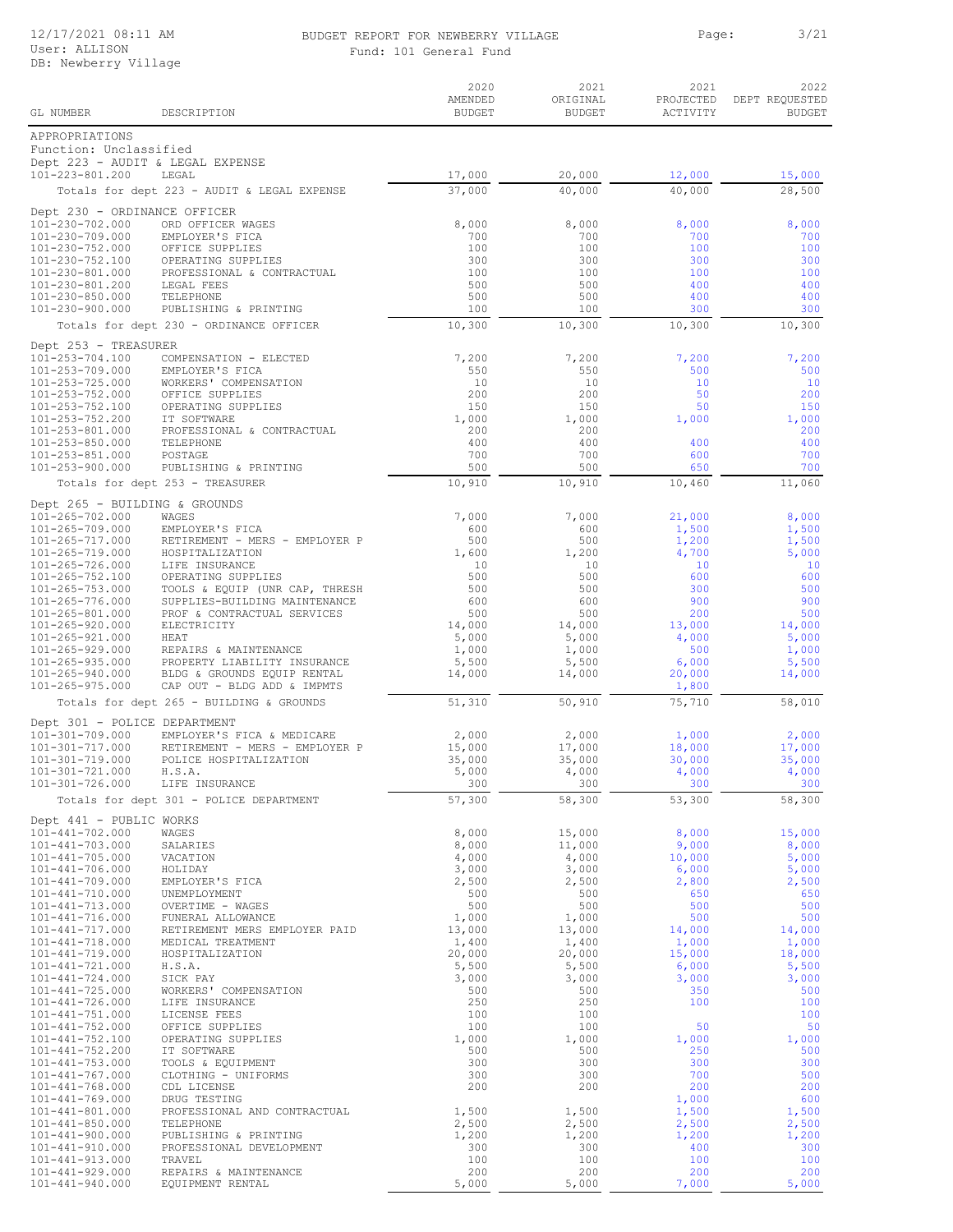### BUDGET REPORT FOR NEWBERRY VILLAGE Page: 4/21 Fund: 101 General Fund

| d: 101 General Funo |  |  |  |
|---------------------|--|--|--|
|---------------------|--|--|--|

|                                                                     |                                                              | 2020<br>AMENDED   | 2021<br>ORIGINAL | 2021<br>PROJECTED | 2022<br>DEPT REQUESTED |
|---------------------------------------------------------------------|--------------------------------------------------------------|-------------------|------------------|-------------------|------------------------|
| GL NUMBER                                                           | DESCRIPTION                                                  | <b>BUDGET</b>     | <b>BUDGET</b>    | ACTIVITY          | <b>BUDGET</b>          |
| APPROPRIATIONS<br>Function: Unclassified<br>Dept 441 - PUBLIC WORKS |                                                              |                   |                  |                   |                        |
|                                                                     | Totals for dept 441 - PUBLIC WORKS                           | 84,450            | 94,450           | 93,300            | 93,300                 |
| Dept 448 - STREET LIGHTING<br>101-448-920.100                       | ELECTRIC - STREET LIGHTING                                   | 19,000            | 19,000           | 20,000            | 19,000                 |
|                                                                     | Totals for dept 448 - STREET LIGHTING                        | 19,000            | 19,000           | 20,000            | 19,000                 |
| Dept 480 - ALLEY CLEAN UP                                           |                                                              |                   |                  |                   |                        |
| 101-480-702.000<br>101-480-709.000                                  | WAGES<br>EMPLOYER'S FICA                                     | 15,000<br>1,200   | 15,000<br>1,200  | 13,000<br>1,000   | 15,000<br>1,200        |
| 101-480-713.000                                                     | OVERTIME                                                     | 1,500             | 1,500            | 500               | 750                    |
| 101-480-717.000<br>101-480-719.000                                  | RETIREMENT - MERS - EMPLOYER P<br>HOSPITALIZATION            | 950<br>3,500      | 950<br>3,500     | 950<br>3,500      | 1,200<br>3,500         |
| 101-480-726.000                                                     | LIFE INSURANCE                                               | 30                | 30               | 30                | 30                     |
| 101-480-940.000                                                     | EQUIPMENT RENTAL<br>Totals for dept 480 - ALLEY CLEAN UP     | 45,000<br>67,180  | 35,000<br>57,180 | 25,000<br>43,980  | 30,000<br>51,680       |
|                                                                     |                                                              |                   |                  |                   |                        |
| Dept 524 - MOTOR POOL<br>101-524-702.000                            | WAGES                                                        | 20,000            | 36,000           | 30,000            | 35,000                 |
| 101-524-709.000                                                     | EMPLOYER'S FICA                                              | 1,800             | 1,800            | 1,900             | 2,000                  |
| 101-524-713.000<br>101-524-717.000                                  | OVERTIME<br>RETIREMENT - MERS - EMPLOYER P                   | 2,000<br>1,700    | 2,000<br>1,700   | 500<br>2,800      | 1,000<br>3,000         |
| 101-524-719.000                                                     | HOSPITALIZATION                                              | 10,000            | 10,000           | 15,000            | 15,000                 |
| 101-524-721.000<br>$101 - 524 - 725.000$                            | H S A<br>WORKERS' COMPENSATION                               | 1,000<br>1,400    | 1,000<br>1,400   | 1,000<br>1,000    | 1,000<br>1,000         |
| 101-524-726.000                                                     | LIFE INSURANCE                                               | 80                | 80               | 80                | 80                     |
| $101 - 524 - 752.100$<br>$101 - 524 - 753.000$                      | OPERATING SUPPLIES<br>TOOLS & EQUIP (UNDER CAP. THRE)        | 2,000<br>1,000    | 2,000<br>1,000   | 2,600<br>3,000    | 2,600<br>2,000         |
| $101 - 524 - 759.000$                                               | GAS OIL & GREASE                                             | 18,000            | 18,000           | 14,000            | 16,000                 |
| 101-524-801.000<br>$101 - 524 - 932.000$                            | PROF & CONTRACTUAL SERVICES<br>VEHICLE REPAIRS & MAINTENANCE | 2,000<br>20,000   | 2,000<br>20,000  | 7,000<br>13,000   | 1,800<br>13,000        |
| $101 - 524 - 940.000$                                               | EQUIPMENT RENTAL                                             | 500               | 500              | 1,000             | 900                    |
| $101 - 524 - 971.000$<br>101-524-981.000                            | CAPITAL OUTLAY BUILDING<br>CAPITAL OUTLAY-VEHICLES           | 370,000<br>60,000 | 60,000           | 62,000            | 1,000<br>60,000        |
|                                                                     | Totals for dept 524 - MOTOR POOL                             | 511,480           | 157,480          | 154,880           | 155,380                |
| Dept 525 - STORM SEWER                                              |                                                              |                   |                  |                   |                        |
| 101-525-702.000                                                     | WAGES                                                        | 3,500             | 3,000            | 6,600             | 6,500                  |
| 101-525-709.000<br>101-525-713.000                                  | EMPLOYER'S FICA<br>OVERTIME                                  | 350<br>400        | 350<br>400       | 500               | 500<br>400             |
| 101-525-717.000                                                     | RETIREMENT - MERS - EMPLOYER P                               | 200               | 200              | 350               | 350                    |
| 101-525-719.000<br>101-525-726.000                                  | HOSPITALIZATION<br>LIFE INSURANCE                            | 700<br>-10        | 700<br>10        | 1,500<br>10       | 1,500<br>10            |
| 101-525-752.100                                                     | OPERATING SUPPLIES                                           | 100               | 100              | 550               | 550                    |
| 101-525-801.000<br>$101 - 525 - 940.000$                            | PROFESSIONAL & CONTRACTUAL<br>EQUIPMENT RENTAL               | 400<br>5,500      | 400<br>5,500     | 1,000<br>11,000   | 1,000<br>10,000        |
|                                                                     | Totals for dept 525 - STORM SEWER                            | 11,160            | 10,660           | 21,510            | 20,810                 |
| Dept 528 - RUBBISH                                                  |                                                              |                   |                  |                   |                        |
| 101-528-702.000<br>101-528-709.000                                  | WAGES<br>EMPLOYER'S FICA                                     | 16,000<br>1,500   | 16,000<br>1,500  | 16,000<br>1,200   | 16,000<br>1,500        |
| 101-528-713.000                                                     | OVERTIME WAGES                                               | 200               | 200              | 200               | 200                    |
| 101-528-717.000<br>101-528-719.000                                  | RETIREMENT - MERS - EMPLOYER P<br>HOSPITALIZATION            | 1,000<br>2,700    | 1,000<br>2,500   | 1,200<br>5,000    | 1,000<br>5,000         |
| 101-528-725.000                                                     | WORKERS' COMPENSATION                                        | 1,300             | 1,300            | 800               | 800                    |
| 101-528-726.000<br>101-528-752.000                                  | LIFE INSURANCE<br>OFFICE SUPPLIES                            | 70                | 70               | 70<br>20          | 70<br>20               |
| 101-528-752.100                                                     | OPERATING SUPPLIES                                           | 1,200             | 1,200            | 2,200             | 2,200                  |
| 101-528-759.000<br>101-528-801.100                                  | GAS OIL & GREASE<br>PROF & CONTR SERVICES-RESIDENT           | 1,500<br>32,000   | 1,500<br>32,000  | 1,200<br>34,000   | 1,200<br>32,000        |
| 101-528-851.000                                                     | POSTAGE                                                      | 1,200             | 1,200            | 1,200             | 1,200                  |
| 101-528-900.000<br>101-528-932.000                                  | PUBLISHING & PRINTING<br>VEHICLE REPAIRS & MAINTENANCE       | 1,100<br>500      | 1,100<br>500     | 1,100<br>300      | 1,100<br>500           |
| 101-528-940.000                                                     | EQUIPMENT RENTAL                                             | 20,000            | 20,000           | 20,000            | 20,000                 |
| 101-528-950.000<br>Totals for dept 528 - RUBBISH                    | RECYCLE BINS                                                 | 2,000<br>82,270   | 2,000<br>82,070  | 2,200<br>86,690   | 2,000<br>84,790        |
| Dept 751 - PARKS & RECREATION                                       |                                                              |                   |                  |                   |                        |
| 101-751-702.000                                                     | WAGES                                                        | 2,500             | 2,500            | 5,000             | 5,000                  |
| 101-751-709.000<br>101-751-717.000                                  | EMPLOYER'S FICA                                              | 250<br>150        | 250<br>150       | 350<br>150        | 375<br>150             |
| 101-751-719.000                                                     | RETIREMENT - MERS - EMPLOYER P<br>HOSPITALIZATION            | 350               | 350              | 350               | 350                    |
| 101-751-726.000<br>101-751-752.000                                  | LIFE INSURANCE<br>OPERATING SUPPLIES                         | 10<br>100         | 10<br>100        | 10<br>1,700       | 10<br>1,700            |
| 101-751-801.000                                                     | PROF & CONTR SERVICES (PR)                                   | 100               | 100              | 100               | 100                    |
| $101 - 751 - 940.000$                                               | EQUIPMENT RENTAL                                             | 5,000             | 5,000            | 8,500             | 8,500                  |
|                                                                     | Totals for dept 751 - PARKS & RECREATION                     | 8,460             | 8,460            | 16,160            | 16,185                 |
| Dept 965 - APPROPRIATION<br>101-965-765.000                         | TRANSFER OUT - GEN FUND                                      |                   | 6,200            | 6,200             | 19,200                 |
|                                                                     | Totals for dept 965 - APPROPRIATION                          |                   | 6,200            | 6,200             | 19,200                 |
| Total - Function Unclassified                                       |                                                              | 1,081,332         | 734,567          | 830,095           | 787,566                |
|                                                                     |                                                              |                   |                  |                   |                        |
| TOTAL APPROPRIATIONS                                                |                                                              | 1,081,332         | 734,567          | 830,095           | 787,566                |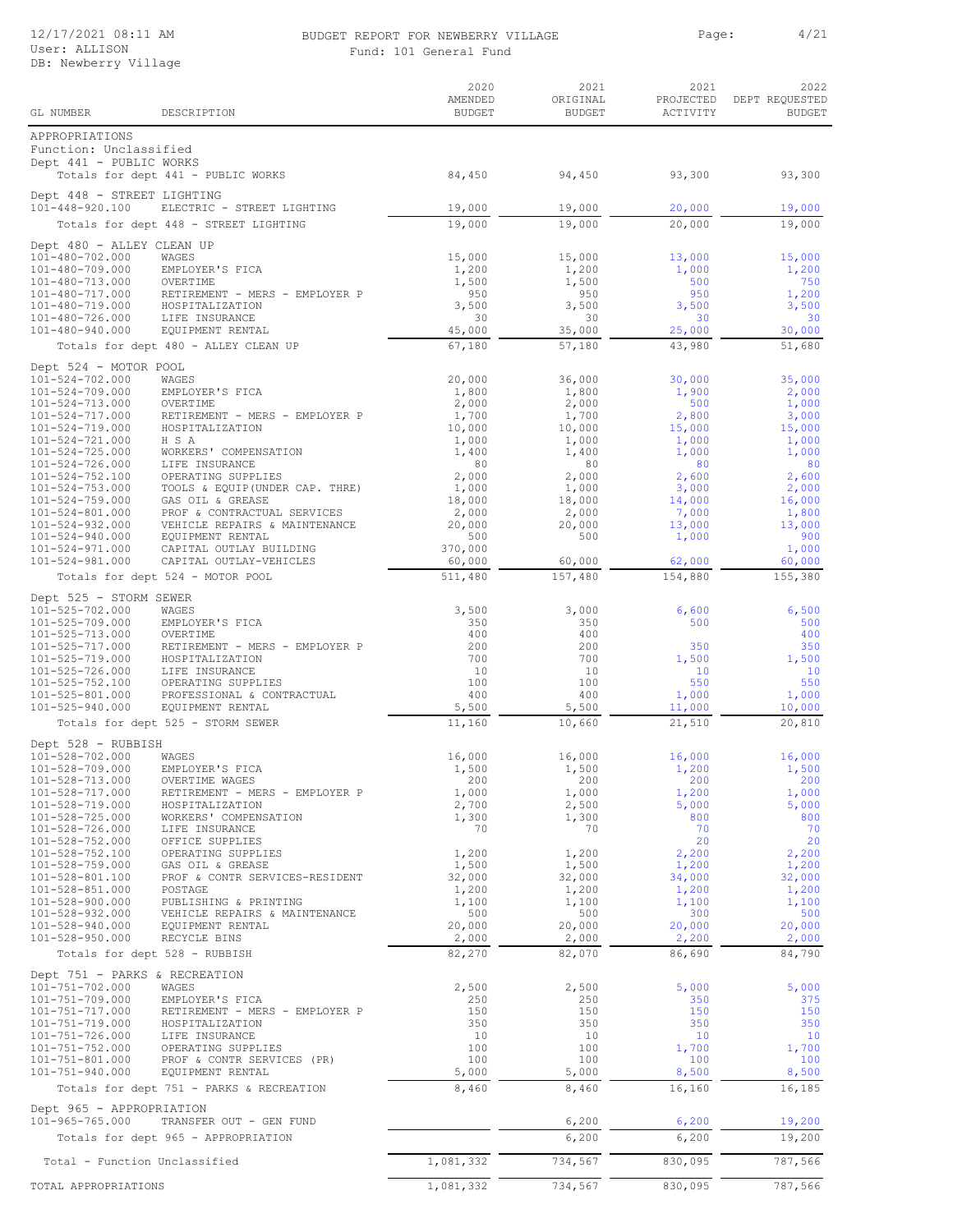| 12/17/2021 08:11 AM<br>User: ALLISON<br>DB: Newberry Village |                                               |                        | BUDGET REPORT FOR NEWBERRY VILLAGE<br>Fund: 101 General Fund |                        |                        |
|--------------------------------------------------------------|-----------------------------------------------|------------------------|--------------------------------------------------------------|------------------------|------------------------|
|                                                              |                                               | 2020<br>AMENDED        | 2021<br>ORIGINAL                                             | 2021<br>PROJECTED      | 2022<br>DEPT REQUESTED |
| GL NUMBER                                                    | DESCRIPTION                                   | BUDGET                 | BUDGET                                                       | ACTIVITY               | <b>BUDGET</b>          |
|                                                              | NET OF REVENUES/APPROPRIATIONS - FUND 101     | (2, 341)               | 13,733                                                       | 9,975                  | 7,899                  |
|                                                              | BEGINNING FUND BALANCE<br>ENDING FUND BALANCE | 1,040,402<br>1,038,061 | 1,222,659<br>1,236,392                                       | 1,222,659<br>1,232,634 | 1,232,634<br>1,240,533 |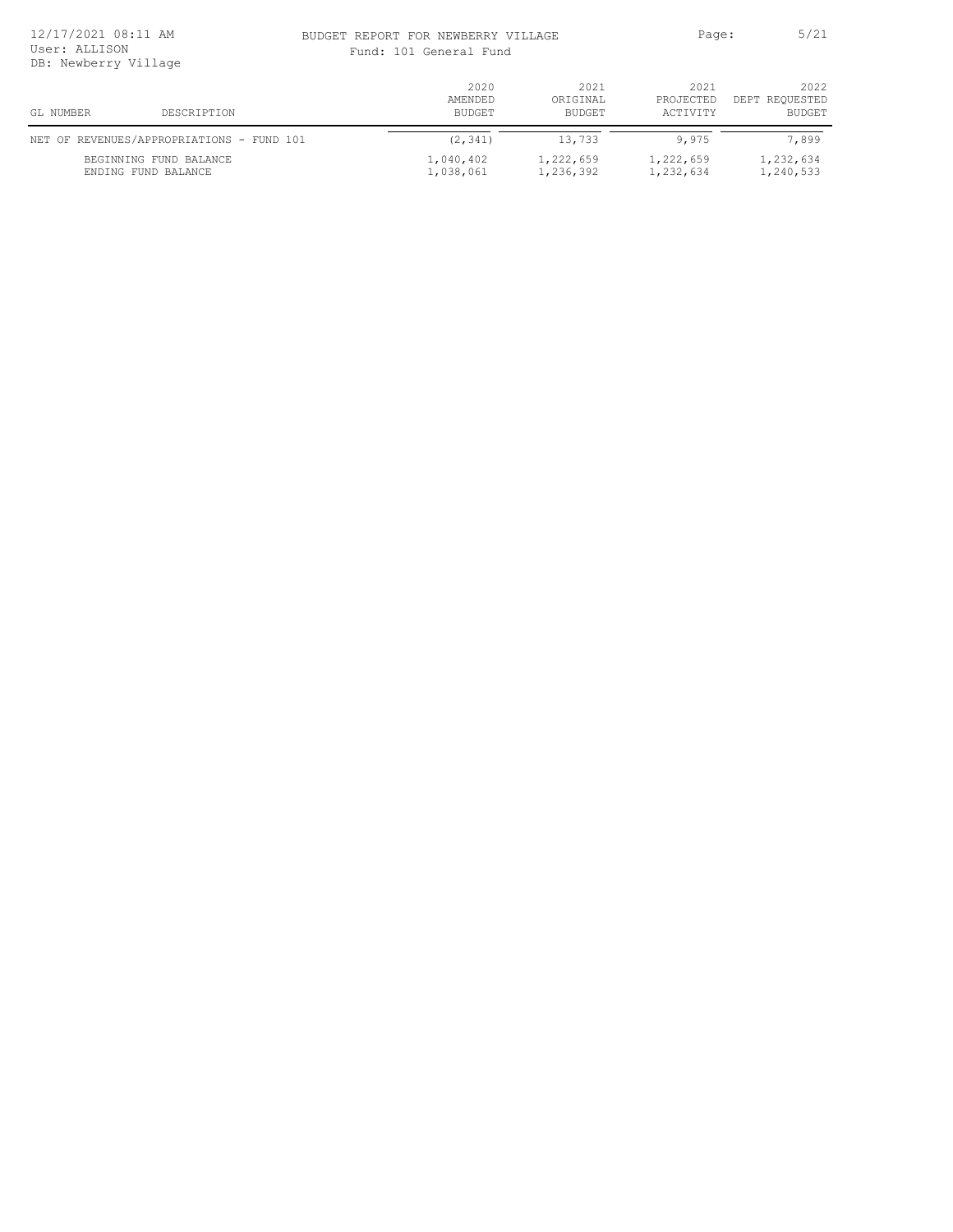# BUDGET REPORT FOR NEWBERRY VILLAGE Page: 6/21

|  |  | Fund: 202 MAJOR STREET FUND |  |
|--|--|-----------------------------|--|
|  |  |                             |  |

| GL NUMBER                     | DESCRIPTION            | 2020<br>AMENDED<br><b>BUDGET</b> | 2021<br>ORIGINAL<br><b>BUDGET</b> | 2021<br>PROJECTED<br>ACTIVITY | 2022<br>DEPT REQUESTED<br><b>BUDGET</b> |
|-------------------------------|------------------------|----------------------------------|-----------------------------------|-------------------------------|-----------------------------------------|
| ESTIMATED REVENUES            |                        |                                  |                                   |                               |                                         |
| Function: Unclassified        |                        |                                  |                                   |                               |                                         |
| Dept 000                      |                        |                                  |                                   |                               |                                         |
| $202 - 000 - 488.000$         | LRP MAJOR STREET       | 2,500                            | 3,000                             | 3,000                         | 3,000                                   |
| $202 - 000 - 574.000$         | MTF MAJOR STREET       | 132,000                          | 140,000                           | 170,000                       | 168,000                                 |
| 202-000-574.100               | SOM - STLM MAINTENANCE | 31,500                           | 31,000                            | 8,000                         | 25,000                                  |
| 202-000-588.000               | SNOW MAJOR<br>C/V      | 6,500                            | 6,500                             | 6,500                         | 6,500                                   |
| Totals for dept 000 -         |                        | 172,500                          | 180,500                           | 187,500                       | 202,500                                 |
| Total - Function Unclassified |                        | 172,500                          | 180,500                           | 187,500                       | 202,500                                 |
| TOTAL ESTIMATED REVENUES      |                        | 172,500                          | 180,500                           | 187,500                       | 202,500                                 |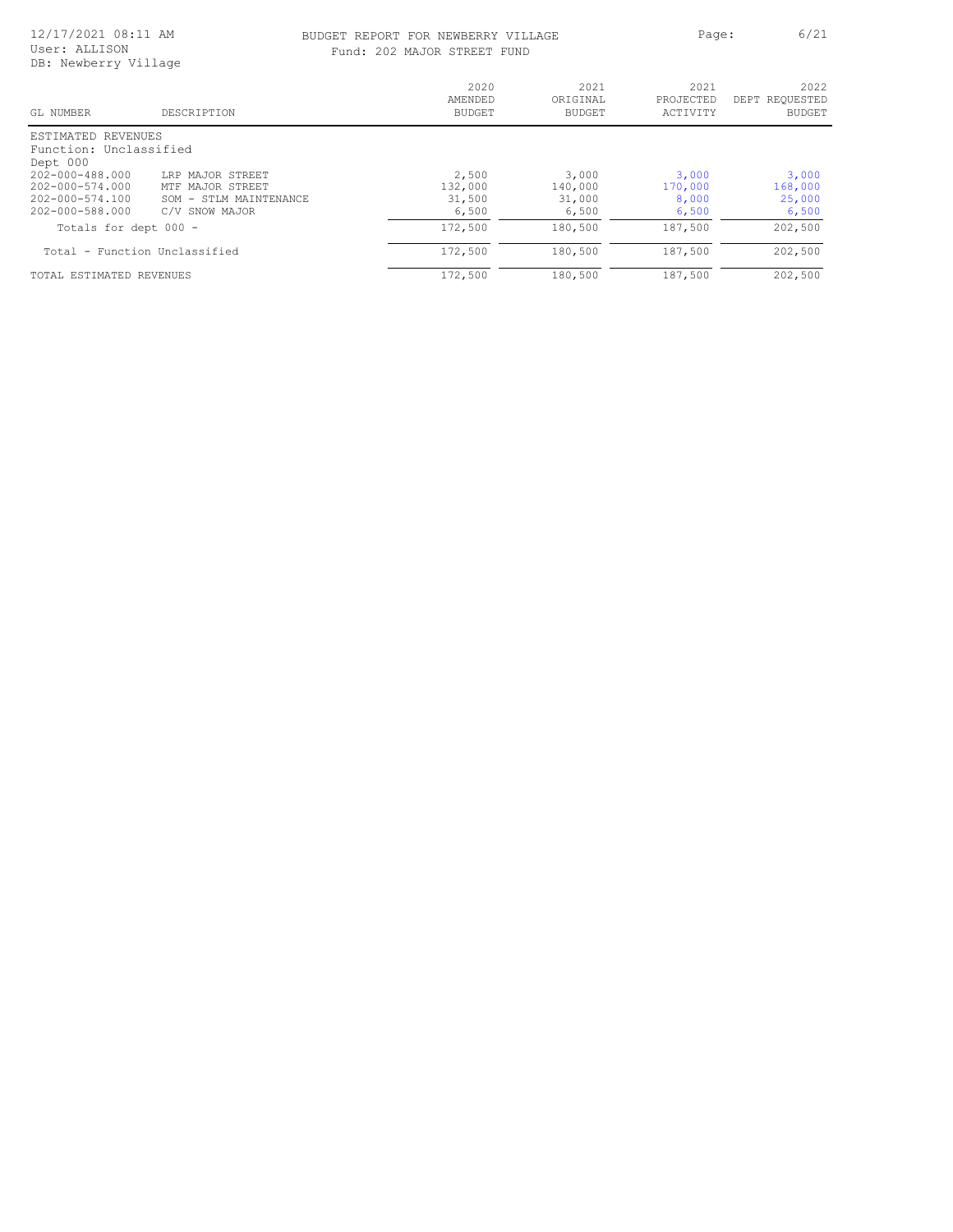#### BUDGET REPORT FOR NEWBERRY VILLAGE PART PAGE: 2/21 Fund: 202 MAJOR STREET FUND

|                                                |                                                 | 2020<br>AMENDED    | 2021<br>ORIGINAL   | 2021<br>PROJECTED  | 2022<br>DEPT REQUESTED |
|------------------------------------------------|-------------------------------------------------|--------------------|--------------------|--------------------|------------------------|
| GL NUMBER                                      | DESCRIPTION                                     | <b>BUDGET</b>      | <b>BUDGET</b>      | ACTIVITY           | <b>BUDGET</b>          |
| APPROPRIATIONS                                 |                                                 |                    |                    |                    |                        |
| Function: Unclassified                         |                                                 |                    |                    |                    |                        |
| Dept 444 - SIDEWALKS                           | WAGES                                           |                    |                    |                    |                        |
| 202-444-702.000<br>$202 - 444 - 709.000$       | EMPLOYER'S FICA                                 | 1,500<br>500       | 1,500<br>500       | 1,500<br>250       | 5,000<br>750           |
| 202-444-710.000                                | UNEMPLOYMENT                                    |                    |                    | 320                |                        |
| 202-444-713.000                                | OVERTIME                                        | 500                | 500                | 150                | 500                    |
| $202 - 444 - 717.000$                          | RETIREMENT - MERS - EMPLOYER P                  | 250                | 250                | 150                | 500                    |
| 202-444-719.000<br>$202 - 444 - 726.000$       | HOSPITALIZATION<br>LIFE INSURANCE               | 1,000<br>20        | 1,000<br>20        | 500                | 1,000<br>20            |
| $202 - 444 - 801.000$                          | PROF & CONTRACTUAL SERVICES                     | 200                | 200                |                    | 10,000                 |
| $202 - 444 - 929.000$                          | REPAIRS & MAINTENANCE                           | 200                | 200                |                    | 200                    |
| $202 - 444 - 940.000$                          | EQUIPMENT RENTAL                                | 7,000              | 7,000              | 3,000              | 7,000                  |
|                                                | Totals for dept 444 - SIDEWALKS                 | 11,170             | 11,170             | 5,870              | 24,970                 |
| Dept 463 - ROUTINE MAINTENANCE                 |                                                 |                    |                    |                    |                        |
| 202-463-702.000                                | WAGES                                           | 10,000             | 15,000             | 12,000             | 15,000                 |
| 202-463-709.000<br>202-463-710.000             | EMPLOYER'S FICA<br>UNEMPLOYMENT                 | 1,200<br>1,000     | 1,200<br>1,000     | 1,000              | 1,400<br>500           |
| 202-463-713.000                                | WAGES - OVERTIME                                |                    |                    | 100                | 450                    |
| 202-463-717.000                                | RETIREMENT-MERS - EMPLOYER PD                   | 4,200              | 4,200              | 6,000              | 6,000                  |
| $202 - 463 - 719.000$                          | HOSPITALIZATION                                 | 5,000              | 5,000              | 3,500              | 6,000                  |
| $202 - 463 - 721.000$<br>$202 - 463 - 725.000$ | H S A<br>WORKERS COMPENSATION                   | 1,200<br>2,500     | 1,200<br>2,500     | 1,500              | 1,000<br>1,000         |
| $202 - 463 - 726.000$                          | LIFE INSURANCE                                  | 150                | 150                | 150                | 150                    |
| 202-463-752.100                                | OPERATING SUPPLIES                              | 1,000              | 1,000              | 1,000              | 1,000                  |
| $202 - 463 - 752.300$                          | SUPPLIES - SIGNAGE                              | 500                | 3,000              | 3,000              | 3,000                  |
| 202-463-760.000                                | ROAD MATERIALS                                  | 1,700              | 5,000              | 2,000              | 5,000                  |
| $202 - 463 - 768.000$<br>$202 - 463 - 801.000$ | CDL LICENSE<br>PROF & CONTRACTUAL SERVICES      | 100                | 100                | 100                | 100<br>50,000          |
| $202 - 463 - 929.000$                          | REPAIRS & MAINTENANCE                           | 1,000              | 1,000              | 500                | 1,000                  |
| $202 - 463 - 940.000$                          | EQUIPMENT RENTAL                                | 9,000              | 9,000              | 12,500             | 11,000                 |
|                                                | Totals for dept 463 - ROUTINE MAINTENANCE       | 38,550             | 49,350             | 43,350             | 102,600                |
| Dept 478 - WINTER MAINTENANCE                  |                                                 |                    |                    |                    |                        |
| 202-478-702.000                                | WAGES                                           | 8,000              | 12,000             | 6,500              | 12,000                 |
| 202-478-709.000                                | EMPLOYER'S FICA                                 | 1,000              | 1,000              | 750                | 1,200                  |
| 202-478-710.000<br>202-478-713.000             | UNEMPLOYMENT<br>WAGES - OVERTIME                | 1,200              | 1,200              | 3,000<br>1,200     | 2,500<br>1,200         |
| 202-478-717.000                                | RETIREMENT-MERS-EMPLOYER PAID                   | 500                | 500                | 500                | 500                    |
| 202-478-719.000                                | HOSPITALIZATION                                 | 2,000              | 2,000              | 1,500              | 2,000                  |
| $202 - 478 - 726.000$                          | LIFE INSURANCE                                  | 30                 |                    |                    |                        |
| 202-478-760.001<br>$202 - 478 - 940.000$       | SAND/SALT SUPPLY<br>EQUIPMENT RENTAL            | 1,500<br>30,000    | 2,500<br>30,000    | 2,500<br>24,000    | 2,500<br>25,000        |
|                                                | Totals for dept 478 - WINTER MAINTENANCE        | 44,230             | 49,200             | 39,950             | 46,900                 |
|                                                |                                                 |                    |                    |                    |                        |
| $202 - 497 - 702.000$                          | Dept 497 - STATE TRKLN MLG WINTER MA<br>WAGES   | 10,000             | 10,000             | 5,000              | 8,000                  |
| 202-497-709.000                                | FRINGE BENEFITS STATE SNOW                      | 750                | 750                | 500                | 750                    |
| 202-497-713.000                                | WAGES - OVERTIME                                | 500                | 500                | 500                | 500                    |
| $202 - 497 - 717.000$                          | RETIREMENT - MERS - EMPLOYER P                  | 300                | 300                | 300                | 300                    |
| 202-497-719.000                                | HOSPITALIZATION                                 | 2,000              | 2,000              | 1,000              | 1,000                  |
| 202-497-726.000<br>$202 - 497 - 940.000$       | LIFE INSURANCE<br>EQUIPMENT RENTAL              | 10<br>26,000       | 26,000             | 15,000             | 15,000                 |
|                                                | Totals for dept 497 - STATE TRKLN MLG WINTER MA | 39,560             | 39,550             | 22,300             | 25,550                 |
| Total - Function Unclassified                  |                                                 | 133,510            | 149,270            | 111,470            | 200,020                |
| TOTAL APPROPRIATIONS                           |                                                 | 133,510            | 149,270            | 111,470            | 200,020                |
|                                                |                                                 | 38,990             | 31,230             | 76,030             | 2,480                  |
|                                                | NET OF REVENUES/APPROPRIATIONS - FUND 202       |                    |                    |                    |                        |
| ENDING FUND BALANCE                            | BEGINNING FUND BALANCE                          | 245,013<br>284,003 | 334,161<br>365,391 | 334,161<br>410,191 | 410,191<br>412,671     |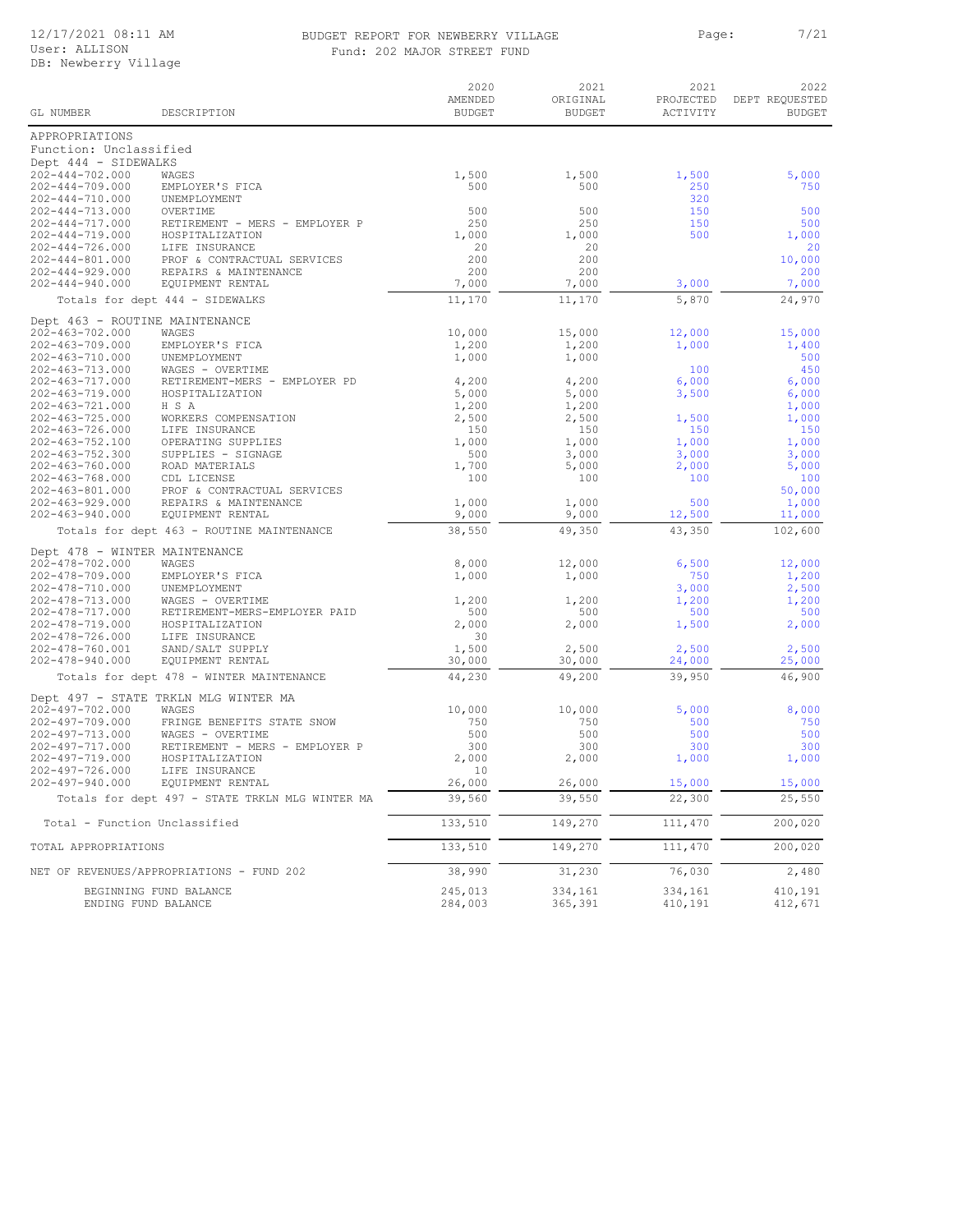### BUDGET REPORT FOR NEWBERRY VILLAGE **Page:** 8/21 Fund: 203 Local Street Fund

| DB: Newberry Village          |                      |                                  |                                   |                               |                                         |
|-------------------------------|----------------------|----------------------------------|-----------------------------------|-------------------------------|-----------------------------------------|
| GL NUMBER                     | DESCRIPTION          | 2020<br>AMENDED<br><b>BUDGET</b> | 2021<br>ORIGINAL<br><b>BUDGET</b> | 2021<br>PROJECTED<br>ACTIVITY | 2022<br>DEPT REQUESTED<br><b>BUDGET</b> |
| ESTIMATED REVENUES            |                      |                                  |                                   |                               |                                         |
| Function: Unclassified        |                      |                                  |                                   |                               |                                         |
| Dept 000                      |                      |                                  |                                   |                               |                                         |
| $203 - 000 - 404.000$         | PROPERTY TAX REVENUE | 77,000                           | 77,000                            | 68,000                        | 70,000                                  |
| 203-000-488.000               | LRP LOCAL STREETS    | 900                              | 1,200                             | 1,200                         | 1,200                                   |
| $203 - 000 - 574.000$         | MTF LOCAL STREET     | 50,800                           | 61,000                            | 69,000                        | 70,000                                  |
| 203-000-588.000               | C/V SNOW LOCAL       | 20,000                           | 10,000                            | 10,000                        | 10,000                                  |
| 203-000-589.000               | SIDEWALK REVENUE     | 40                               | 40                                | 40                            | 40                                      |
| Totals for dept 000 -         |                      | 148,740                          | 149,240                           | 148,240                       | 151,240                                 |
| Total - Function Unclassified |                      | 148,740                          | 149,240                           | 148,240                       | 151,240                                 |
| TOTAL ESTIMATED REVENUES      |                      | 148,740                          | 149,240                           | 148,240                       | 151,240                                 |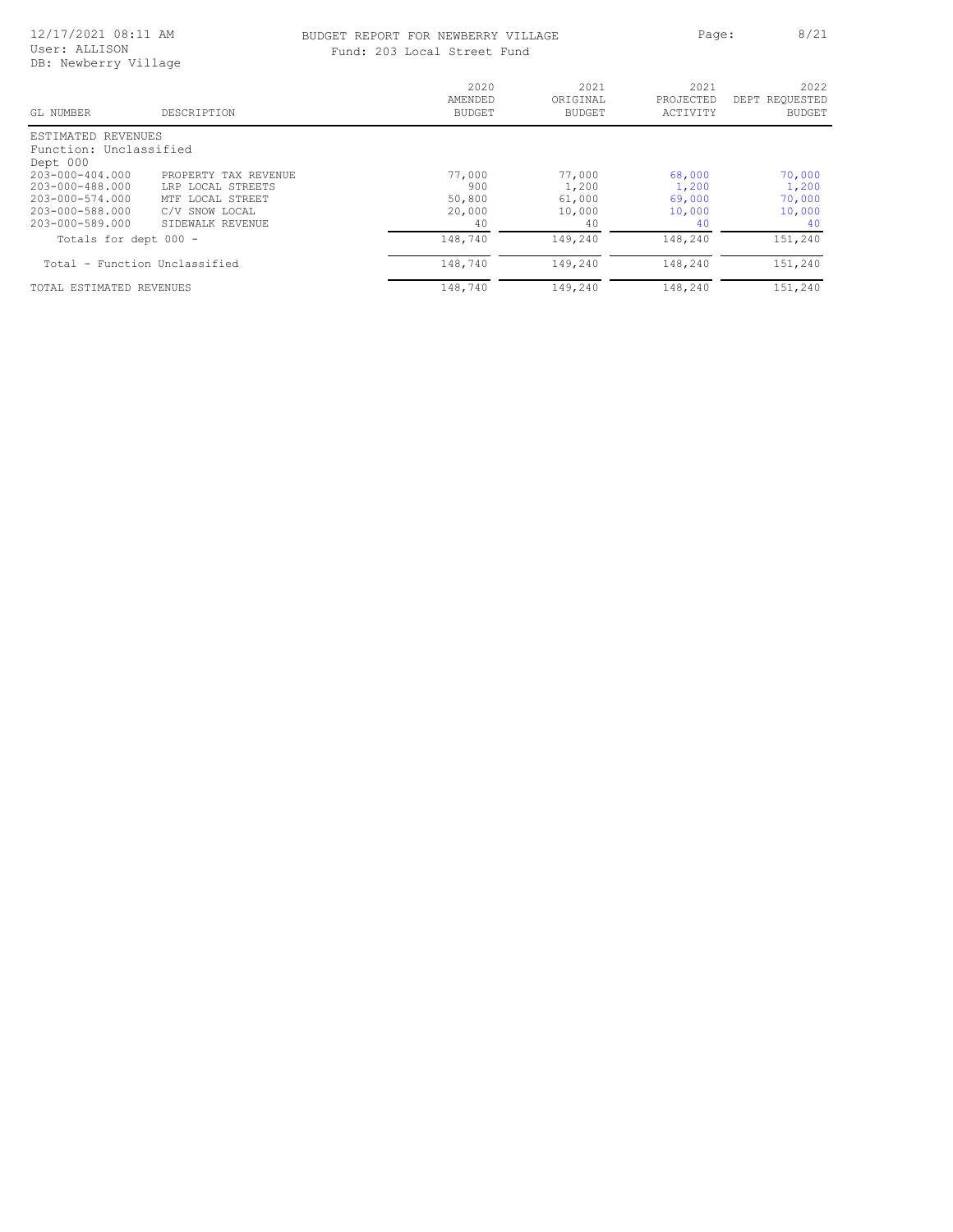### BUDGET REPORT FOR NEWBERRY VILLAGE Page: 9/21 Fund: 203 Local Street Fund

|  | Fund: 203 Local Street Fund |  |
|--|-----------------------------|--|
|  |                             |  |

| GL NUMBER                      | DESCRIPTION                               | 2020<br>AMENDED<br><b>BUDGET</b> | 2021<br>ORIGINAL<br><b>BUDGET</b> | 2021<br>PROJECTED<br>ACTIVITY | 2022<br>DEPT REQUESTED<br><b>BUDGET</b> |
|--------------------------------|-------------------------------------------|----------------------------------|-----------------------------------|-------------------------------|-----------------------------------------|
| APPROPRIATIONS                 |                                           |                                  |                                   |                               |                                         |
| Function: Unclassified         |                                           |                                  |                                   |                               |                                         |
| Dept 444 - SIDEWALKS           |                                           |                                  |                                   |                               |                                         |
| 203-444-702.000                | WAGES                                     | 3,000                            | 3,000                             | 1,000                         | 5,000                                   |
| $203 - 444 - 709.000$          | FICA                                      | 200                              | 200                               | 200                           | 500                                     |
| $203 - 444 - 710.000$          | UNEMPLOYMENT                              |                                  |                                   | 350                           | 350                                     |
| $203 - 444 - 717.000$          | RETIREMENT - MERS - EMPLOYER P            | 70                               | 70                                | 70                            | 70                                      |
| $203 - 444 - 719.000$          | HOSPITALIZATION                           | 500                              | 500                               | 500                           | 500                                     |
| 203-444-726.000                | LIFE INSURANCE                            | 10                               |                                   |                               |                                         |
| 203-444-801.000                | PROF & CONTRACTUAL SERVICES               | 500                              |                                   |                               | 10,000                                  |
| 203-444-940.000                | EQUIPMENT RENTAL                          | 5,000                            | 5,000                             | 2,500                         | 5,000                                   |
|                                | Totals for dept 444 - SIDEWALKS           | 9,280                            | 8,770                             | 4,620                         | 21,420                                  |
| Dept 463 - ROUTINE MAINTENANCE |                                           |                                  |                                   |                               |                                         |
| 203-463-702.000                | WAGES                                     | 15,000                           | 20,000                            | 15,000                        | 15,000                                  |
| 203-463-709.000                | EMPLOYERS' FICA                           | 1,000                            | 1,000                             | 1,200                         | 1,200                                   |
| 203-463-710.000                | UNEMPLOYMENT                              | 1,000                            | 1,000                             | 500                           | 500                                     |
| 203-463-713.000                | WAGES - OVERTIME                          | 500                              | 500                               | 500                           | 500                                     |
| $203 - 463 - 717.000$          | RETIREMENT-MERS-EMPLOYER PD               | 11,000                           | 11,000                            | 14,000                        | 14,000                                  |
| 203-463-718.000                | MEDICAL SCREENING - PRE EMPLOY            |                                  |                                   | 100                           | 200                                     |
| 203-463-719.000                | HOSPITALIZATION                           | 14,000                           | 14,000                            | 8,000                         | 10,000                                  |
| 203-463-721.000                | H.S.A.                                    | 2,000                            | 2,000                             | 2,000                         | 2,000                                   |
| 203-463-725.000                | WORKERS COMPENSATION                      | 2,000                            | 2,000                             | 2,000                         | 2,000                                   |
| 203-463-726.000                | LIFE INSURANCE                            | 800                              | 800                               | 800                           | 800                                     |
| 203-463-752.100                | OPERATING SUPPLIES                        | 500                              | 500                               | 750                           | 800                                     |
| 203-463-752.300                | SUPPLIES - SIGNAGE                        | 500                              | 3,000                             | 1,500                         | 3,000                                   |
| 203-463-752.400                | SUPPLIES - CHLORIDE ALLEY                 |                                  |                                   | 4,000                         | 4,500                                   |
| 203-463-760.000                | ROAD MATERIALS                            | 8,000                            | 10,000                            | 10,000                        | 10,000                                  |
| 203-463-768.000                | CDL LICENSE                               | 100                              | 100                               | 100                           | 100                                     |
| 203-463-801.000                | PROF & CONTRACTUAL SERVICES               | 100                              | 100                               | 4,500                         | 10,000                                  |
| $203 - 463 - 929.000$          | REPAIRS & MAINTENANCE                     | 500                              | 500                               | 200                           | 500                                     |
| $203 - 463 - 940.000$          | EQUIPMENT RENTAL                          | 12,000                           | 12,000                            | 21,000                        | 15,000                                  |
|                                | Totals for dept 463 - ROUTINE MAINTENANCE | 69,000                           | 78,500                            | 86,150                        | 90,100                                  |
| Dept 478 - WINTER MAINTENANCE  |                                           |                                  |                                   |                               |                                         |
| 203-478-702.000                | WAGES                                     | 8,000                            | 12,000                            | 6,000                         | 10,000                                  |
| 203-478-709.000                | FRINGE BENEFITS WINTER MAINT              | 750                              | 750                               | 750                           | 750                                     |
| 203-478-710.000                | UNEMPLOYMENT                              |                                  |                                   | 2,500                         | 2,500                                   |
| 203-478-713.000                | WAGES - OVERTIME                          | 1,000                            | 1,000                             | 1,000                         | 1,000                                   |
| 203-478-717.000                | RETIREMENT-MERS-EMPLOYER PD               | 700                              | 700                               | 700                           | 1,000                                   |
| 203-478-719.000                | HOSPITALIZATION                           | 3,000                            | 3,000                             | 1,500                         | 1,500                                   |
| 203-478-726.000                | LIFE INSURANCE                            | 25                               | 25                                | 25                            | 25                                      |
| 203-478-752.100                | OPERATING SUPPLIES                        | 1,000                            | 1,000                             | 500                           | 1,000                                   |
| 203-478-760.001                | SAND/SALT SUPPLY                          | 2,000                            | 2,500                             | 2,500                         | 2,500                                   |
| 203-478-929.000                | REPAIRS & MAINTENANCE                     | 2,000                            | 2,000                             | 1,000                         | 1,000                                   |
| 203-478-940.000                | EQUIPMENT RENTAL                          | 22,000                           | 30,000                            | 15,000                        | 18,400                                  |
|                                | Totals for dept 478 - WINTER MAINTENANCE  | 40,475                           | 52,975                            | 31,475                        | 39,675                                  |
| Dept 480 - ALLEY CLEAN UP      |                                           |                                  |                                   |                               |                                         |
| 203-480-713.000                | OVERTIME - WAGES                          | 200                              |                                   |                               |                                         |
| 203-480-717.000                | RETIREMENT - MERS - EMPLOYER P            | 2,000                            |                                   |                               |                                         |
|                                | Totals for dept 480 - ALLEY CLEAN UP      | 2,200                            |                                   |                               |                                         |
| Total - Function Unclassified  |                                           | 120,955                          | 140,245                           | 122,245                       | 151,195                                 |
| TOTAL APPROPRIATIONS           |                                           | 120,955                          | 140,245                           | 122,245                       | 151,195                                 |
|                                | NET OF REVENUES/APPROPRIATIONS - FUND 203 | 27,785                           | 8,995                             | 25,995                        | 45                                      |
|                                | BEGINNING FUND BALANCE                    | 129,575                          | 192,475                           | 192,475                       | 218,470                                 |
| ENDING FUND BALANCE            |                                           | 157,360                          | 201,470                           | 218,470                       | 218,515                                 |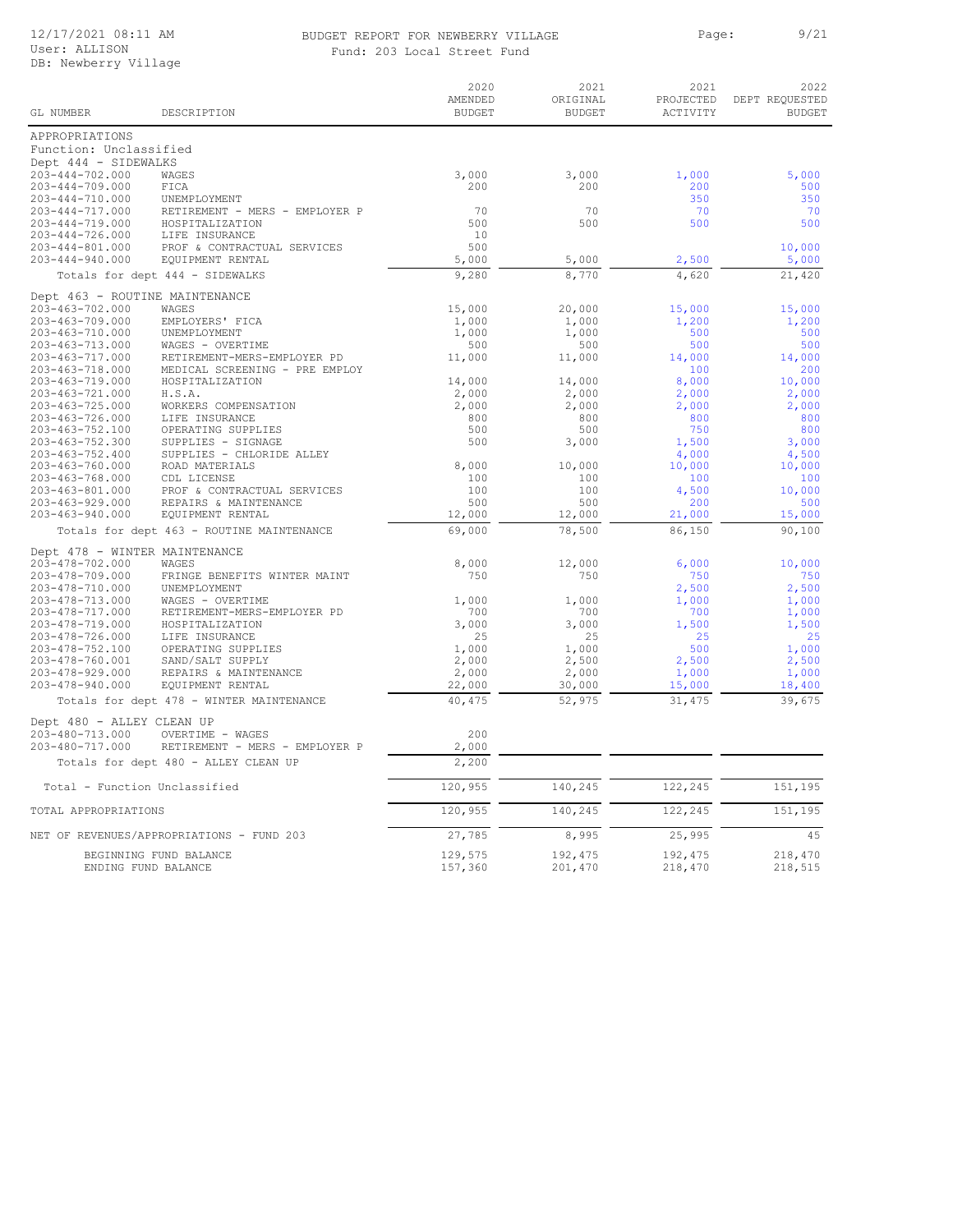#### BUDGET REPORT FOR NEWBERRY VILLAGE PART Page: 10/21 Fund: 213 Fire Revolving Fund

| GL NUMBER                     | DESCRIPTION                                      | 2020<br>AMENDED<br><b>BUDGET</b> | 2021<br>ORIGINAL<br><b>BUDGET</b> | 2021<br>PROJECTED<br>ACTIVITY | 2022<br>DEPT REQUESTED<br><b>BUDGET</b> |
|-------------------------------|--------------------------------------------------|----------------------------------|-----------------------------------|-------------------------------|-----------------------------------------|
| ESTIMATED<br>REVENUES         |                                                  |                                  |                                   |                               |                                         |
| Function: Unclassified        |                                                  |                                  |                                   |                               |                                         |
| Dept 000                      |                                                  |                                  |                                   |                               |                                         |
| 213-000-540.000               | STATE GRANT - MISC                               |                                  | 17,000                            | 18,289                        | 17,500                                  |
| $213 - 000 - 630.000$         | FIRE CALL/EXTRICATION RECEIVAB                   | 4,869                            | 5,000                             | 13,000                        | 5,000                                   |
| 213-000-643.001               | MCMILLAN TWP CHARGE FOR SERVIC                   | 40,135                           | 40,135                            | 41,000                        | 54,200                                  |
| 213-000-643.002               | TWP<br>CHARGE<br>FOR SERVIC<br>PENTLAND          | 40,135                           | 40,135                            | 41,000                        | 54,200                                  |
| 213-000-665.000               | <b>INTEREST EARNED</b>                           | 250                              | 250                               | 150                           | 100                                     |
| 213-000-699.101               | <b>TNTERFUND</b><br>TRSFER<br>$-$ GENERAL<br>T N | 4,865                            | 4,865                             | 6,000                         | 19,200                                  |
| $213 - 000 - 699.214$         | TRSFR IN<br>FIRE MILLAG<br><b>TNTERFUND</b>      | 35,270                           | 35,270                            | 35,000                        | 35,000                                  |
| Totals for dept 000 -         |                                                  | 125,524                          | 142,655                           | 154,439                       | 185,200                                 |
| Total - Function Unclassified |                                                  | 125,524                          | 142,655                           | 154,439                       | 185,200                                 |
| TOTAL ESTIMATED REVENUES      |                                                  | 125,524                          | 142,655                           | 154,439                       | 185,200                                 |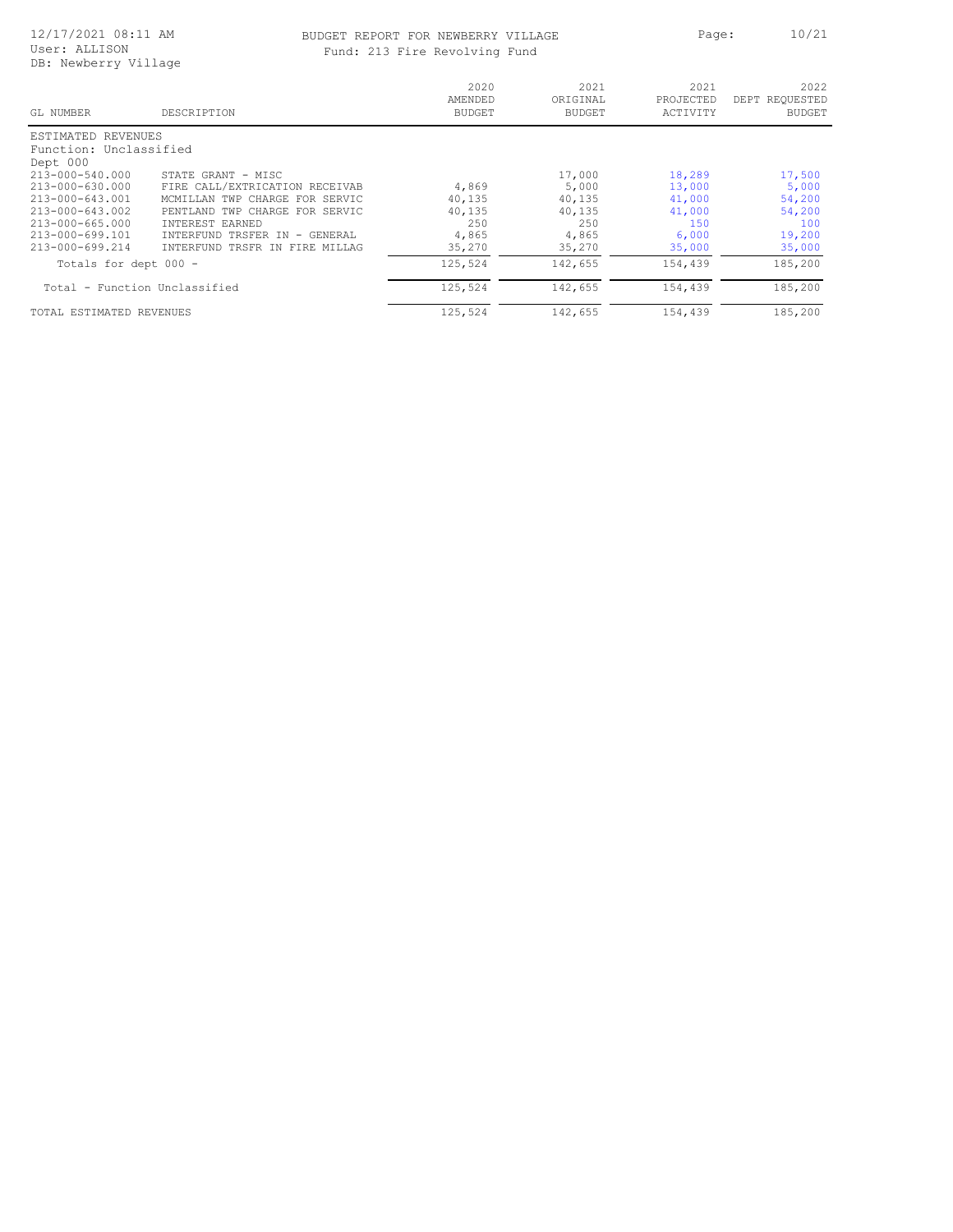# BUDGET REPORT FOR NEWBERRY VILLAGE **Page:** 11/21

|  |  |  | Fund: 213 Fire Revolving Fund |  |
|--|--|--|-------------------------------|--|
|--|--|--|-------------------------------|--|

| GL NUMBER                                     | DESCRIPTION                               | 2020<br>AMENDED<br><b>BUDGET</b> | 2021<br>ORIGINAL<br><b>BUDGET</b> | 2021<br>PROJECTED<br>ACTIVITY | 2022<br>DEPT REQUESTED<br><b>BUDGET</b> |
|-----------------------------------------------|-------------------------------------------|----------------------------------|-----------------------------------|-------------------------------|-----------------------------------------|
| APPROPRIATIONS                                |                                           |                                  |                                   |                               |                                         |
| Function: Unclassified                        |                                           |                                  |                                   |                               |                                         |
| Dept 336 - FIRE                               |                                           |                                  |                                   |                               |                                         |
| $213 - 336 - 702.000$                         | WAGES                                     | 36,000                           | 40,000                            | 40,000                        | 40,000                                  |
| $213 - 336 - 704.100$                         | RETIREMENT STIPEND                        | 11,700                           | 11,700                            | 10,800                        | 11,500                                  |
| 213-336-709.000                               | SOCIAL SECURITY-EMPLOYER PD               | 4,000                            | 4,000                             | 4,000                         | 4,000                                   |
| 213-336-717.000                               | RETIREMENT-MERS-EMPLOYER PD               | 50                               | 50                                |                               | 50                                      |
| 213-336-718.000                               | MEDICAL SCREENING - PRE EMPLOY            | 485                              | 500                               |                               | 500                                     |
| 213-336-719.000                               | HOSPITALIZATION                           | 50                               | 50                                | 35                            | 50                                      |
| 213-336-725.000                               | WORKERS' COMPENSATION                     | 5,000                            | 5,000                             | 4,000                         | 4,000                                   |
| 213-336-752.000                               | OFFICE SUPPLIES                           | 100                              | 100                               | 100                           | 100                                     |
| 213-336-752.100                               | OPERATING SUPPLIES                        | 500                              | 500                               | 900                           | 900                                     |
| $213 - 336 - 752.200$                         | FIRE SUPPLIES                             | 8,040                            | 8,000                             | 8,500                         | 26,000                                  |
| 213-336-753.000                               | TOOLS & EQUIP UND CAP THRESHOL            | 4,455                            | 4,500                             | 800                           | 4,500                                   |
| 213-336-759.000                               | GAS, OIL & GREASE                         | 1,825                            | 1,800                             | 1,900                         | 2,000                                   |
| 213-336-767.000                               | UNIFORMS                                  | 1,000                            | 1,000                             | 1,000                         | 1,000                                   |
| 213-336-776.000                               | SUPPLIES-BUILDING MAINTENANCE             | 500                              | 2,000                             | 2,000                         | 2,000                                   |
| 213-336-801.000                               | PROFESSIONAL & CONTRACTUAL                | 2,721                            | 18,000                            | 20,000                        | 20,000                                  |
| 213-336-850.000                               | TELEPHONE                                 | 900                              | 900                               | 825                           | 900                                     |
| $213 - 336 - 851.000$                         | POSTAGE                                   | 107                              | 120                               | 175                           | 175                                     |
| 213-336-888.000                               | ADMINISTRATIVE CHARGE                     | 500                              | 500                               | 500                           | 500                                     |
| 213-336-911.000                               | CONFERENCE & WORKSHOPS                    |                                  |                                   | 421                           | 500                                     |
| 213-336-920.000                               | ELECTRICITY                               | 3,100                            | 3,100                             | 3,000                         | 3,100                                   |
| 213-336-921.000                               | HEAT                                      | 3,000                            | 3,000                             | 2,500                         | 3,000                                   |
| $213 - 336 - 929.000$                         | REPAIRS & MAINTENANCE                     | 3,765                            | 3,800                             | 3,800                         | 8,000                                   |
| 213-336-932.000                               | VEHICLE REPAIRS & MAINTENANCE             | 23,506                           | 22,000                            | 29,000                        | 32,000                                  |
| 213-336-933.000                               | SOFTWARE MAINTENANCE                      | 1,500                            | 1,500                             | 1,100                         | 1,100                                   |
| 213-336-935.000                               | PROPERTY LIABILITY INSURANCE              | 12,500                           | 10,285                            | 18,700                        | 19,000                                  |
| $213 - 336 - 956.000$                         | MISCELLANEOUS                             | 250                              | 250                               | 50                            | 50                                      |
| Totals for dept 336 - FIRE                    |                                           | 125,554                          | 142,655                           | 154,106                       | 184,925                                 |
| Total - Function Unclassified                 |                                           | 125,554                          | 142,655                           | 154,106                       | 184,925                                 |
| TOTAL APPROPRIATIONS                          |                                           | 125,554                          | 142,655                           | 154,106                       | 184,925                                 |
|                                               | NET OF REVENUES/APPROPRIATIONS - FUND 213 | (30)                             |                                   | 333                           | 275                                     |
| BEGINNING FUND BALANCE<br>ENDING FUND BALANCE |                                           | 50,088<br>50,058                 | 55,978<br>55,978                  | 55,978<br>56,311              | 56,311<br>56,586                        |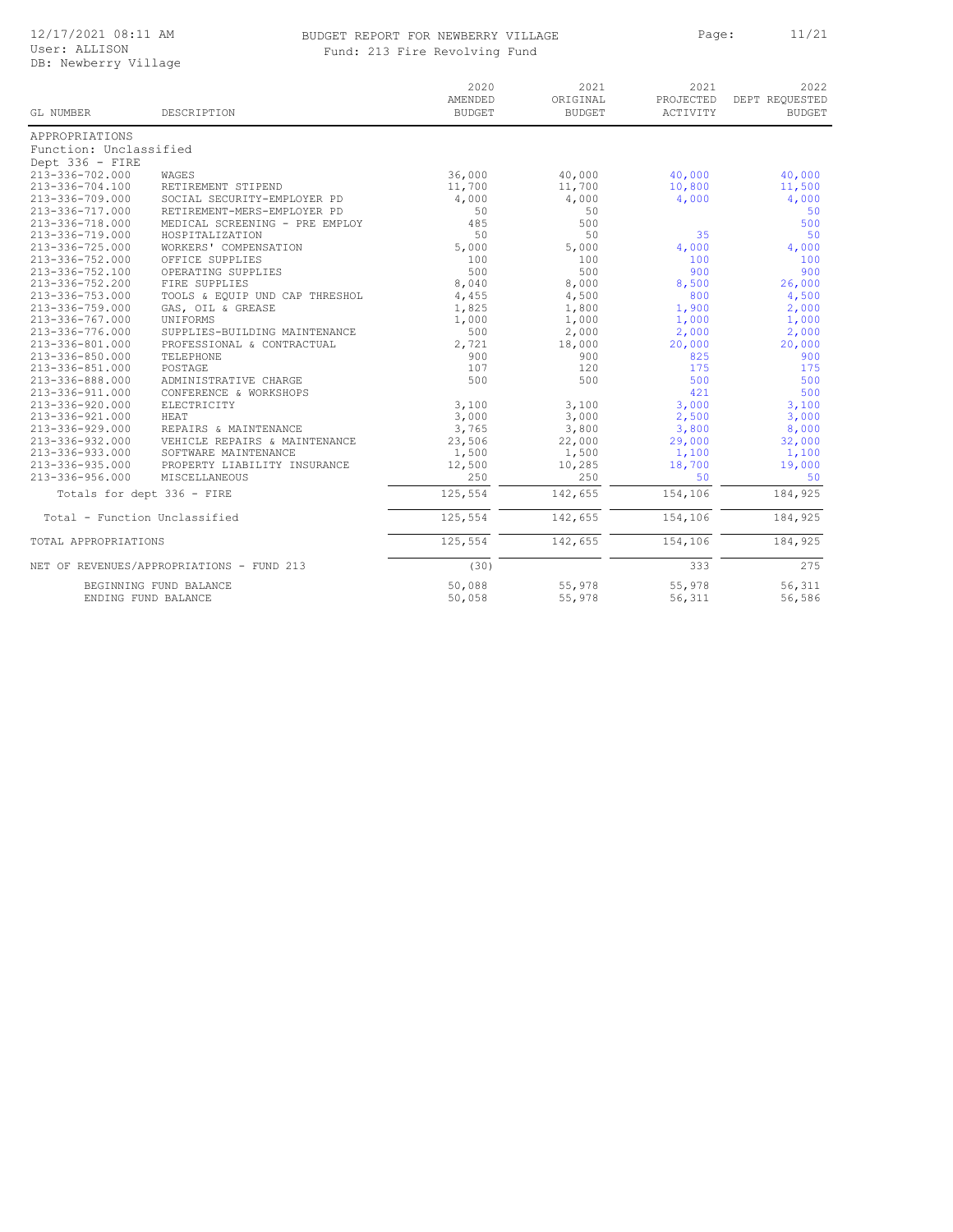| 12/17/2021 08:11 AM<br>User: ALLISON<br>DB: Newberry Village  |                                                                 | BUDGET REPORT FOR NEWBERRY VILLAGE<br>Fund: 409 TORC |                            | Page:                         | 12/21                            |  |
|---------------------------------------------------------------|-----------------------------------------------------------------|------------------------------------------------------|----------------------------|-------------------------------|----------------------------------|--|
| GL NUMBER                                                     | DESCRIPTION                                                     | 2020<br>AMENDED<br>BUDGET                            | 2021<br>ORIGINAL<br>BUDGET | 2021<br>PROJECTED<br>ACTIVITY | 2022<br>DEPT REQUESTED<br>BUDGET |  |
| APPROPRIATIONS<br>Function: Unclassified<br>Dept $757 - TORC$ |                                                                 |                                                      |                            |                               |                                  |  |
| 409-757-752.100<br>409-757-801.000<br>409-757-851.000         | OPERATING SUPPLIES<br>PROFESSIONAL & CONTRACTUAL SRV<br>POSTAGE | 5,205<br>30<br>8                                     |                            |                               |                                  |  |
| Totals for dept 757 - TORC                                    |                                                                 | 5,243                                                |                            |                               |                                  |  |
| Total - Function Unclassified                                 |                                                                 | 5,243                                                |                            |                               |                                  |  |
| TOTAL APPROPRIATIONS                                          |                                                                 | 5,243                                                |                            |                               |                                  |  |
|                                                               | NET OF REVENUES/APPROPRIATIONS - FUND 409                       | (5, 243)                                             |                            |                               |                                  |  |
| ENDING FUND BALANCE                                           | BEGINNING FUND BALANCE                                          | (11, 168)<br>(16, 411)                               | (16, 410)<br>(16, 410)     | (16, 410)<br>(16, 410)        | (16, 410)<br>(16, 410)           |  |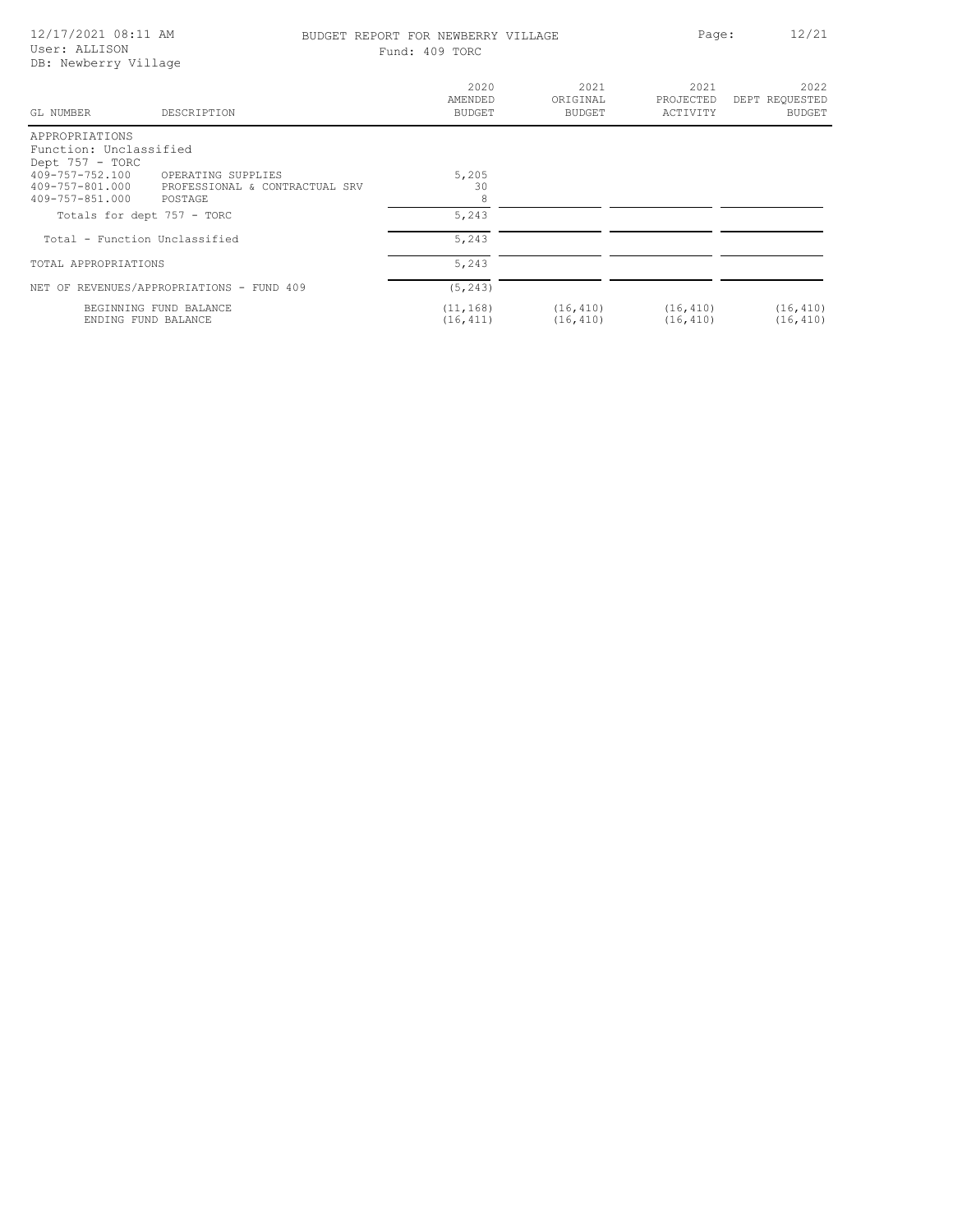| 12/17/2021 08:11 AM<br>User: ALLISON<br>DB: Newberry Village |                               |                                  | BUDGET REPORT FOR NEWBERRY VILLAGE<br>Fund: 418 Atlas Park Fund |                               |                                         |
|--------------------------------------------------------------|-------------------------------|----------------------------------|-----------------------------------------------------------------|-------------------------------|-----------------------------------------|
| GL NUMBER                                                    | DESCRIPTION                   | 2020<br>AMENDED<br><b>BUDGET</b> | 2021<br>ORIGINAL<br><b>BUDGET</b>                               | 2021<br>PROJECTED<br>ACTIVITY | 2022<br>DEPT REQUESTED<br><b>BUDGET</b> |
| ESTIMATED REVENUES<br>Function: Unclassified<br>Dept 000     |                               |                                  |                                                                 |                               |                                         |
| 418-000-540.000<br>Totals for dept 000 -                     | GRANTS                        | 990<br>990                       |                                                                 |                               |                                         |
|                                                              | Total - Function Unclassified | 990                              |                                                                 |                               |                                         |
| TOTAL ESTIMATED REVENUES                                     |                               | 990                              |                                                                 |                               |                                         |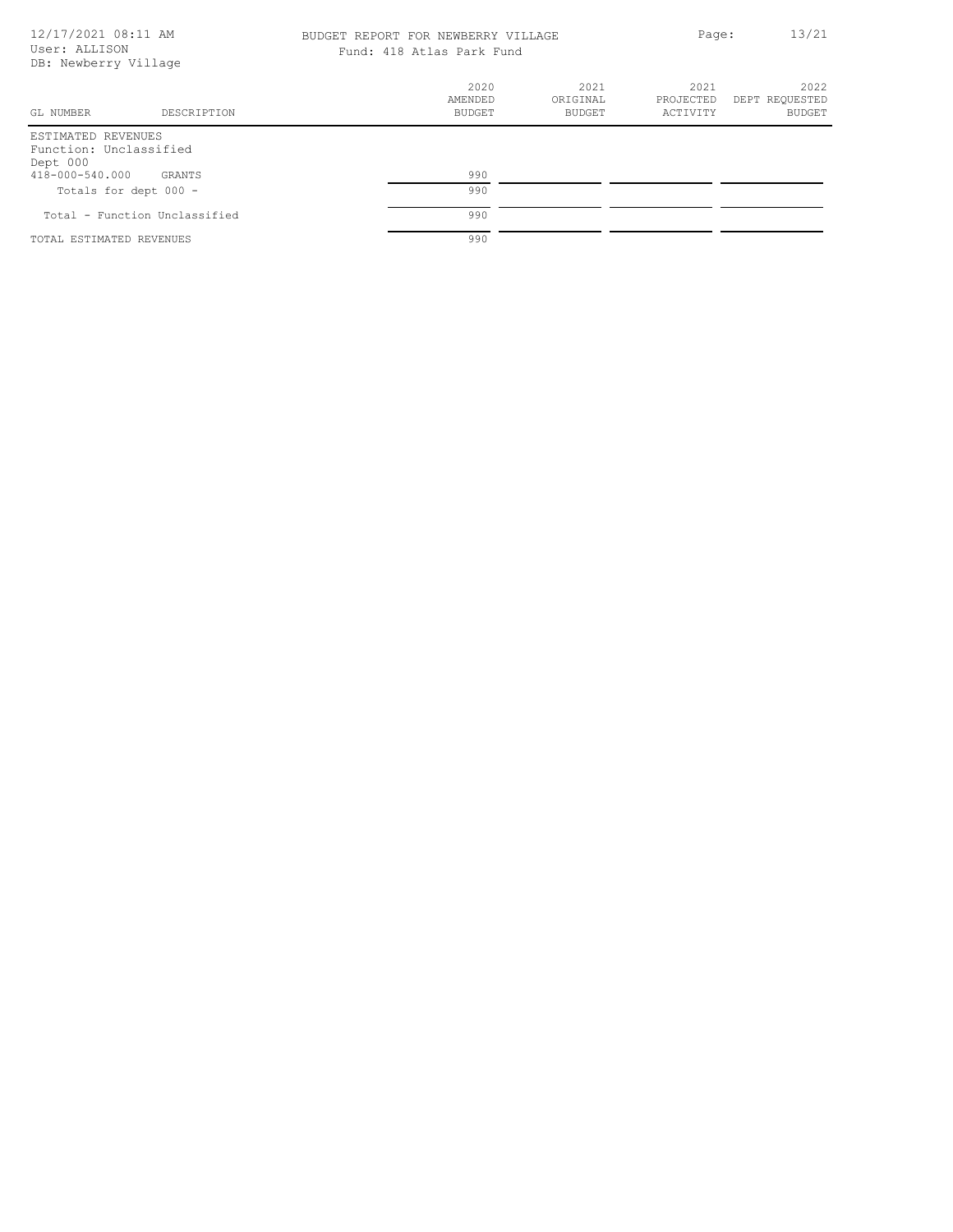| 12/17/2021 08:11 AM<br>User: ALLISON<br>DB: Newberry Village                                                                                                 | Fund: 418 Atlas Park Fund     | BUDGET REPORT FOR NEWBERRY VILLAGE |                               | 14/21<br>Page:                          |
|--------------------------------------------------------------------------------------------------------------------------------------------------------------|-------------------------------|------------------------------------|-------------------------------|-----------------------------------------|
| GL NUMBER<br>DESCRIPTION                                                                                                                                     | 2020<br>AMENDED<br>BUDGET     | 2021<br>ORIGINAL<br>BUDGET         | 2021<br>PROJECTED<br>ACTIVITY | 2022<br>DEPT REQUESTED<br><b>BUDGET</b> |
| APPROPRIATIONS<br>Function: Unclassified<br>Dept 758 - ATLAS PARK<br>418-758-752.100<br>OPERATING SUPPLIES<br>418-758-801.000<br>PROF & CONTRACTUAL SERVICES | 5,100<br>1,500<br>6,600       |                                    |                               |                                         |
| Totals for dept 758 - ATLAS PARK<br>Total - Function Unclassified<br>TOTAL APPROPRIATIONS                                                                    | 6,600<br>6,600                |                                    |                               |                                         |
| NET OF REVENUES/APPROPRIATIONS - FUND 418<br>BEGINNING FUND BALANCE<br>ENDING FUND BALANCE                                                                   | (5, 610)<br>(538)<br>(6, 148) | (6, 125)<br>(6, 125)               | (6, 125)<br>(6, 125)          | (6, 125)<br>(6, 125)                    |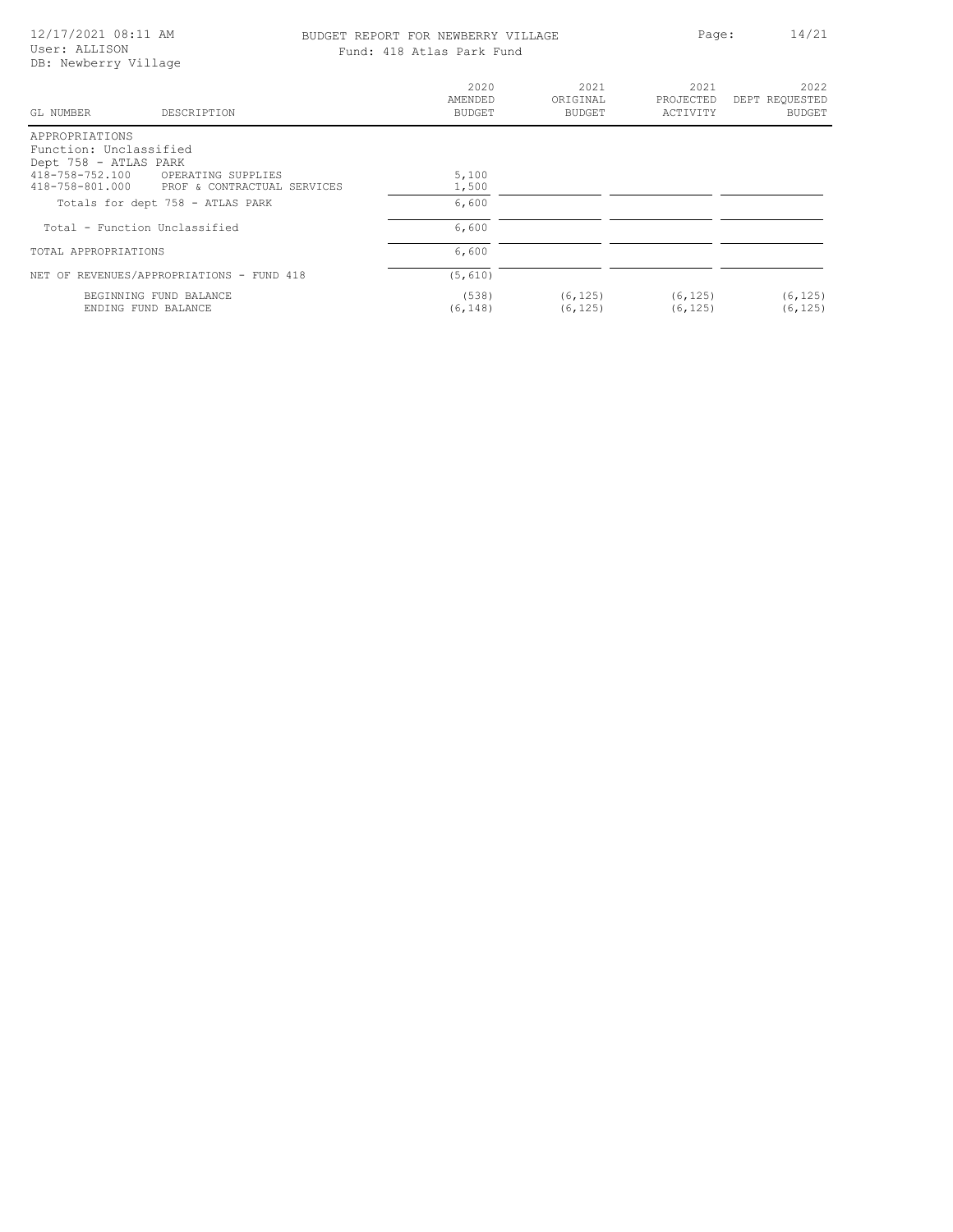#### BUDGET REPORT FOR NEWBERRY VILLAGE **Page:** 15/21 Fund: 582 Electric Fund

| nd: 582 Electric Fund |
|-----------------------|
|-----------------------|

| GL NUMBER                | DESCRIPTION                       | 2020<br>AMENDED<br><b>BUDGET</b> | 2021<br>ORIGINAL<br><b>BUDGET</b> | 2021<br>PROJECTED<br>ACTIVITY | 2022<br>DEPT REQUESTED<br><b>BUDGET</b> |
|--------------------------|-----------------------------------|----------------------------------|-----------------------------------|-------------------------------|-----------------------------------------|
| REVENUES<br>ESTIMATED    |                                   |                                  |                                   |                               |                                         |
| Function: Unclassified   |                                   |                                  |                                   |                               |                                         |
| Dept 000                 |                                   |                                  |                                   |                               |                                         |
| 582-000-644.000          | ELECTRIC SALES                    | 2,000,000                        | 2,100,000                         | 1,945,000                     | 1,980,000                               |
| $582 - 000 - 644.100$    | MERCURY VAPOR SALES               | 22,000                           | 22,000                            | 23,000                        | 23,000                                  |
| $582 - 000 - 644.200$    | SERVICE FEES-ELECTRIC             | 11,000                           | 11,000                            | 29,000                        | 15,000                                  |
| $582 - 000 - 644.300$    | ENERGY OPTIMIZATION<br>PROGRAM FE | 36,000                           | 36,000                            | 34,000                        | 35,000                                  |
| 582-000-644.500          | ELECTRICITY-PENALTIES & LATE      | 10,000                           | 10,000                            | 11,000                        | 11,000                                  |
| $582 - 000 - 644.650$    | SAVE THE BELLS                    | 2,800                            | 2,800                             | 6,000                         | 6,000                                   |
| 582-000-665.000          | INTEREST EARNED                   | 600                              | 600                               | 280                           | 280                                     |
| 582-000-665.100          | INTERST SAVE<br>THE BELLS         | 60                               | 60                                | 36                            | 32                                      |
| Totals for dept 000 -    |                                   | 2,082,460                        | 2,182,460                         | 2,048,316                     | 2,070,312                               |
| Total                    | - Function Unclassified           | 2,082,460                        | 2,182,460                         | 2,048,316                     | 2,070,312                               |
| TOTAL ESTIMATED REVENUES |                                   | 2,082,460                        | 2,182,460                         | 2,048,316                     | 2,070,312                               |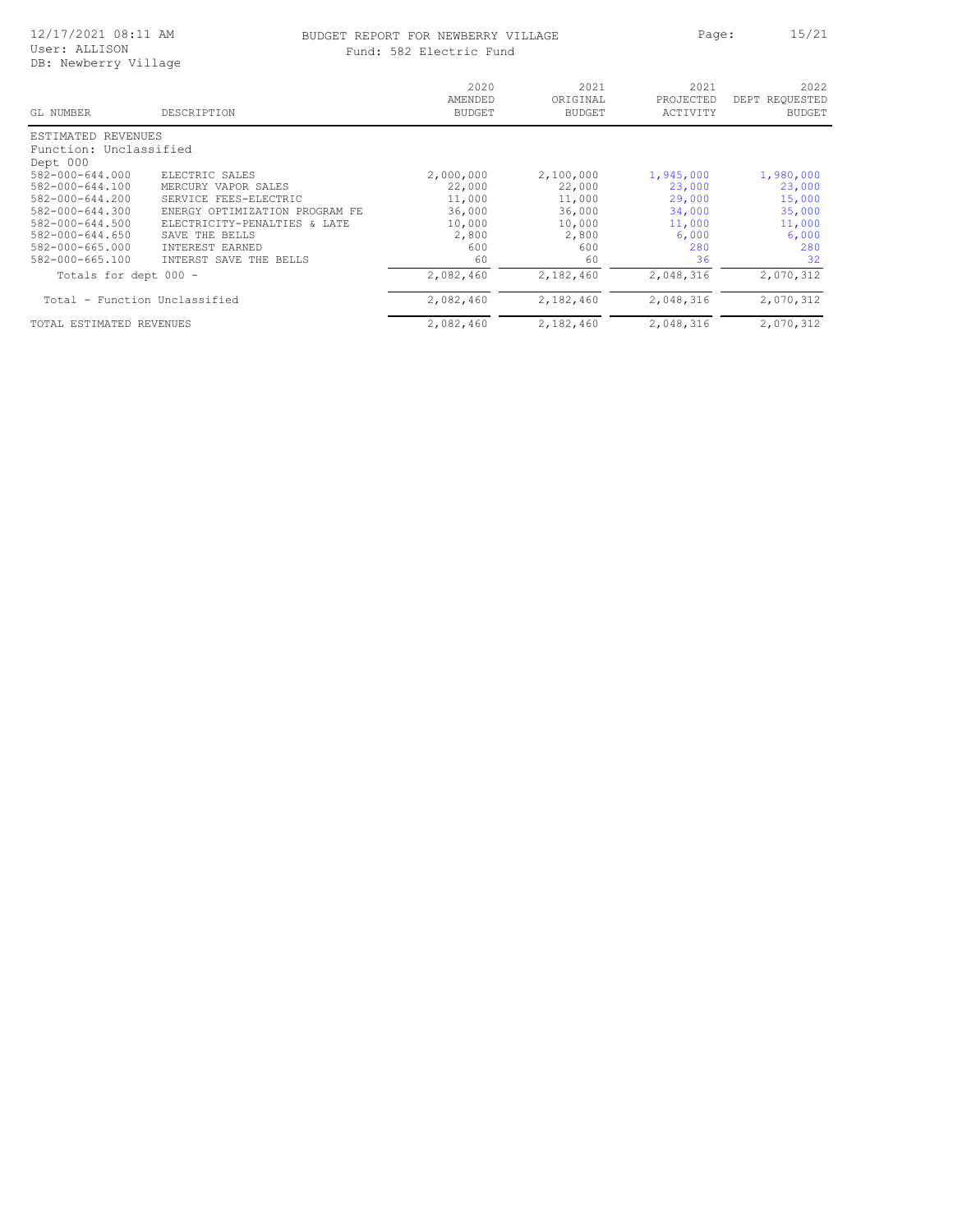#### BUDGET REPORT FOR NEWBERRY VILLAGE Page: 16/21 Fund: 582 Electric Fund

|                                                            |                                                                | 2020<br>AMENDED  | 2021<br>ORIGINAL | 2021<br>PROJECTED | 2022<br>DEPT REQUESTED |
|------------------------------------------------------------|----------------------------------------------------------------|------------------|------------------|-------------------|------------------------|
| GL NUMBER                                                  | DESCRIPTION                                                    | <b>BUDGET</b>    | <b>BUDGET</b>    | ACTIVITY          | <b>BUDGET</b>          |
| APPROPRIATIONS                                             |                                                                |                  |                  |                   |                        |
| Function: Unclassified<br>Dept 582 - ELECTRIC DISTRIBUTION |                                                                |                  |                  |                   |                        |
| 582-582-702.000                                            | WAGES                                                          | 75,000           | 95,200           | 85,000            | 80,000                 |
| 582-582-703.000<br>582-582-704.100                         | SALARIES<br>COMPENSATION-ELECTED                               | 70,000<br>2,500  | 75,600<br>2,500  | 66,000<br>2,000   | 70,000<br>2,500        |
| 582-582-705.000                                            | ADMIN VACATION                                                 | 2,500            | 2,500            | 4,000             | 3,500                  |
| 582-582-709.000<br>582-582-713.000                         | EMPLOYER'S FICA<br>WAGES - OVERTIME                            | 10,000<br>5,000  | 16,000<br>5,400  | 12,000<br>4,000   | 13,000<br>3,500        |
| 582-582-717.000                                            | RETIREMENT - MERS - EMPLOYER P                                 | 63,000           | 57,650           | 17,000            | 25,000                 |
| 582-582-719.000                                            | HOSPITALIZATION                                                | 30,000           | 49,700           | 30,000            | 30,000                 |
| 582-582-721.000<br>582-582-724.000                         | H S A<br>SICK TIME                                             | 5,871<br>2,000   | 10,000<br>2,000  | 10,000<br>2,000   | 10,000<br>2,000        |
| 582-582-726.000                                            | LIFE INSURANCE                                                 | 200              | 200              | 200               | 200                    |
| 582-582-752.000<br>582-582-752.100                         | OFFICE SUPPLIES<br>OPERATING SUPPLIES                          | 200<br>6,000     | 200<br>6,000     | 200<br>28,000     | 200<br>10,000          |
| 582-582-753.000                                            | TOOLS & EQUIPMENT                                              | 4,000            | 4,000            | 2,000             | 4,000                  |
| 582-582-769.000<br>582-582-801.000                         | DRUG TESTING<br>PROFESSIONAL & CONTRACTUAL                     | 55,000           | 55,000           | 100<br>45,000     | 200<br>95,000          |
| 582-582-801.200                                            | LEGAL                                                          | 500              | 500              | 500               | 500                    |
| 582-582-810.000                                            | CREDIT CARD FEE EXPENSE                                        | 500<br>750       | 500              | 500               | 500                    |
| 582-582-850.000<br>582-582-851.000                         | TELEPHONE<br>POSTAGE                                           | 500              | 750<br>500       | 750<br>500        | 750<br>200             |
| 582-582-888.000                                            | ADMINISTRATIVE CHARGE                                          | 200              | 200              | 200               | 100                    |
| 582-582-900.000<br>582-582-913.000                         | PUBLISHING AND PRINTING<br>TRAVEL                              | 200<br>500       | 200<br>500       | 200<br>500        | 200<br>300             |
| $582 - 582 - 929.000$                                      | REPAIRS & MAINTENANCE                                          | 6,000            | 6,000            | 4,000             | 6,000                  |
| 582-582-940.000<br>582-582-980.000                         | EQUIPMENT RENTAL<br>CAPT OUTLAY-OFFICE EQUIP & FUR             | 2,000<br>4,000   | 2,000<br>4,000   | 1,000<br>2,000    | 1,000<br>2,000         |
|                                                            | Totals for dept 582 - ELECTRIC DISTRIBUTION                    | 346,421          | 397,100          | 317,650           | 360,650                |
|                                                            |                                                                |                  |                  |                   |                        |
| Dept 583 - GENERAL EXPENSES<br>582-583-702.000             | WAGES                                                          | 15,000           | 42,600           | 20,000            | 25,000                 |
| 582-583-703.000                                            | SALARIES                                                       | 60,000           | 33,800           | 58,000            | 60,000                 |
| 582-583-705.000<br>582-583-706.000                         | VACATION PAY<br>HOLIDAY PAY                                    | 17,000<br>6,000  | 1,000<br>500     | 14,000<br>8,000   | 14,000<br>6,000        |
| 582-583-709.000                                            | EMPLOYER'S FICA                                                | 7,000            | 8,000            | 9,000             | 8,000                  |
| 582-583-710.000<br>582-583-713.000                         | UNEMPLOYMENT<br>WAGES - OVERTIME                               | 1,000<br>200     | 500<br>2,400     | 500<br>1,500      | 300<br>1,500           |
| 582-583-716.000                                            | FUNERAL ALLOWANCE                                              | 500              | 500              | 1,000             | 1,000                  |
| 582-583-717.000                                            | RETIREMENT-MERS-EMPLOYER P                                     | 16,000           | 22,725           | 70,000            | 75,000                 |
| 582-583-718.000<br>582-583-719.000                         | MEDICAL SCREENING - PRE EMPLOY<br>HOSPITALIZATION              | 400<br>35,000    | 100<br>25,100    | 350<br>35,000     | 350<br>35,000          |
| 582-583-719.100                                            | HOSPITAL INS RETIREE                                           | 6,000            | 6,000            | 6,000             | 6,000                  |
| 582-583-721.000<br>582-583-724.000                         | H S A<br>SICK PAY                                              | 4,310<br>9,000   | 4,000<br>10,000  | 5,000<br>6,000    | 5,000<br>7,000         |
| 582-583-725.000                                            | WORKERS' COMPENSATION                                          | 3,500            | 6,900            | 2,000             | 2,000                  |
| 582-583-726.000<br>582-583-730.000                         | LIFE INSURANCE<br>SETTLEMENT                                   | 650<br>2,000     | 650              | 650               | 650                    |
| 582-583-751.000                                            | LICENSE FEES                                                   | 200              | 200              | 200               | 200                    |
| 582-583-752.000<br>582-583-752.099                         | OFFICE SUPPLIES                                                | 500              | 500              | 500               | 500<br>500             |
| 582-583-752.100                                            | <b>BANK FEES</b><br>OPERATING SUPPLIES                         | 600<br>4,500     | 600<br>4,500     | 600<br>2,000      | 2,000                  |
| 582-583-752.200                                            | IT SOFTWARE                                                    | 5,000            | 5,000            | 5,000             | 4,500                  |
| 582-583-753.000<br>582-583-759.000                         | TOOLS & EQUIP (UND CAP THRESH)<br>GAS OIL & GREASE - ELECTRIC  | 500<br>4,000     | 500<br>4,000     | 12,000<br>3,000   | 10,000<br>3,000        |
| 582-583-767.000                                            | CLOTHING - UNIFORMS                                            | 3,000            | 3,000            | 3,000             | 2,500                  |
| 582-583-768.000<br>582-583-801.000                         | CDL LICENSE<br>PROFESSIONAL & CONTRACTUAL                      | 10<br>15,000     | 10<br>15,000     | 300<br>30,000     | 350<br>30,000          |
| 582-583-801.200                                            | LEGAL                                                          | 5,000            | 5,000            | 3,000             | 1,500                  |
| 582-583-802.000<br>582-583-804.000                         | COLLECTION EXPENSE<br>LEASE EXPENSE                            | 300<br>600       | 300<br>600       | 300<br>600        | 300<br>600             |
| 582-583-850.000                                            | TELEPHONE                                                      | 4,000            | 4,000            | 4,000             | 4,000                  |
| 582-583-851.000                                            | POSTAGE                                                        | 3,000            | 3,000            | 4,000             | 4,000                  |
| 582-583-900.000<br>582-583-910.000                         | PUBLISHING & PRINTING<br>PROFESSIONAL DEVELOPMENT              | 3,000<br>8,000   | 3,000<br>6,000   | 3,500<br>6,000    | 3,500<br>6,000         |
| 582-583-911.000                                            | CONFRENCE & WORKSHOPS                                          | 1,000            | 1,000            | 500               | 500                    |
| 582-583-913.000<br>582-583-915.000                         | TRAVEL<br>MEMBERSHIPS & SUBSCRIPTIONS                          | 200<br>1,000     | 200<br>1,000     | 2,500<br>5,000    | 2,500<br>5,000         |
| 582-583-921.000                                            | HEAT                                                           | 5,000            | 5,000            | 5,000             | 5,000                  |
| 582-583-932.000<br>582-583-935.000                         | VEHICLES REPAIRS & MAINTENANCE<br>PROPERTY LIABILITY INSURANCE | 3,000<br>20,000  | 3,000<br>20,000  | 5,000<br>34,000   | 3,000<br>30,000        |
| 582-583-958.000                                            | PAYMENT IN LIEU OF TAXES                                       | 30,000           | 30,000           | 30,000            | 30,000                 |
| 582-583-968.000                                            | DEPRECIATION EXPENSE                                           | 79,000           |                  |                   |                        |
| 582-583-968.100<br>582-583-971.000                         | EQUIPMENT RESERVE<br>CAPITAL OUTLAY                            | 44,000<br>40,000 | 44,000<br>75,000 | 44,000<br>25,000  | 20,000<br>35,000       |
| 582-583-991.000                                            | PRINCIPAL NOTES PAYABLE 2002                                   |                  | 65,000           | 65,000            | 65,000                 |
| 582-583-991.100<br>582-583-992.000                         | PRINCIPAL NOTES PAYABLE 2003<br>INTEREST NOTE PAYABLE 2002     | 10,000           | 65,000<br>6,630  | 65,000<br>6,630   | 65,000<br>6,630        |
| 582-583-992.100                                            | INTEREST NOTE PAYABLE 2003                                     | 14,000           | 10,500           | 10,500            | 10,500                 |
| 582-583-992.200                                            | INTEREST NOTE PAYABLE 2005                                     | 4,100            |                  |                   |                        |
|                                                            | Totals for dept 583 - GENERAL EXPENSES                         | 492,070          | 546,315          | 613,130           | 598,380                |
| Dept 584 - ELECTRIC GENERATION<br>582-584-702.000          | WAGES                                                          | 6,000            | 6,400            | 2,000             | 1,000                  |
| 582-584-703.000                                            | SALARIES                                                       |                  | 5,100            | 3,000             | 1,000                  |
| 582-584-709.000<br>582-584-713.000                         | EMPLOYER'S FICA<br>WAGES OVERTIME                              | 1,500<br>1,000   | 1,500<br>350     | 1,500<br>350      | 500                    |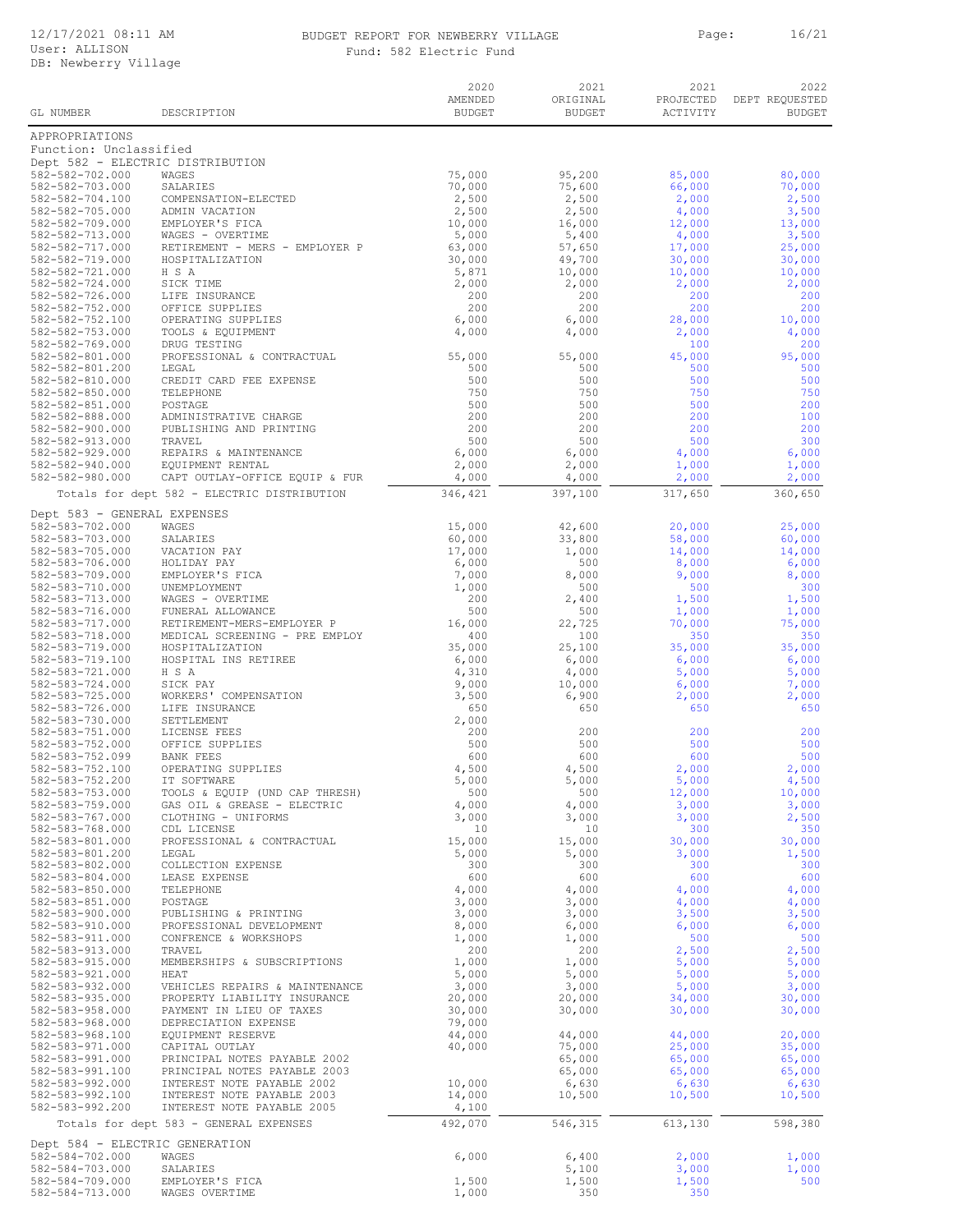#### BUDGET REPORT FOR NEWBERRY VILLAGE PART Page: 17/21 Fund: 582 Electric Fund

| GL NUMBER                                     | DESCRIPTION                                       | 2020<br>AMENDED<br><b>BUDGET</b> | 2021<br>ORIGINAL<br><b>BUDGET</b> | 2021<br>PROJECTED<br>ACTIVITY | 2022<br>DEPT REQUESTED<br><b>BUDGET</b> |
|-----------------------------------------------|---------------------------------------------------|----------------------------------|-----------------------------------|-------------------------------|-----------------------------------------|
|                                               |                                                   |                                  |                                   |                               |                                         |
| APPROPRIATIONS<br>Function: Unclassified      |                                                   |                                  |                                   |                               |                                         |
| Dept 584 - ELECTRIC GENERATION                |                                                   |                                  |                                   |                               |                                         |
| 582-584-717.000                               | RETIREMENT - MERS - EMPLOYER P                    | 1,500                            | 1,500                             | 1,000                         | 500                                     |
| 582-584-719.000                               | HOSPITALIZATION                                   | 3,000                            | 1,000                             | 1,000                         | 600                                     |
| 582-584-721.000                               | H S A                                             | 3,000                            | 3,000                             | 3,000                         | 2,000                                   |
| 582-584-726.000                               | LIFE INSURANCE                                    | 50                               | 50                                | 50                            |                                         |
| 582-584-752.000                               | OFFICE SUPPLIES                                   | 50                               | 50                                | 50                            |                                         |
| 582-584-752.100                               | OPERATING SUPPLIES                                | 500                              | 500                               | 500                           | 200                                     |
| 582-584-753.000                               | TOOLS & EQUIP UND CAP THRESHOL                    | 500                              | 500                               | 500                           | 200                                     |
| 582-584-757.000                               | FUEL OIL                                          | 13,000                           | 13,000                            |                               |                                         |
| 582-584-801.000                               | PROFESSIONAL & CONTRACTUAL                        | 5,000                            | 5,000                             | 1,000                         | 1,000                                   |
| 582-584-929.000                               | REPAIRS & MAINTENANCE                             | 7,000                            | 7,000                             | 1,000                         | 500                                     |
|                                               | Totals for dept 584 - ELECTRIC GENERATION         | 42,100                           | 44,950                            | 14,950                        | 7,500                                   |
| Dept 585 - BUILDING MAINTENANCE               |                                                   |                                  |                                   |                               |                                         |
| 582-585-702.000                               | WAGES                                             | 8,000                            | 14,500                            | 8,000                         | 7,000                                   |
| 582-585-703.000                               | SALARIES                                          |                                  | 11,600                            | 2,000<br>500                  | 4,000<br>500                            |
| 582-585-709.000<br>582-585-713.000            | EMPLOYER'S FICA<br>WAGES - OVERTIME               | 1,000<br>1,000                   | 1,000<br>1,000                    | 500                           | 500                                     |
| 582-585-717.000                               | RETIREMENT - MERS - EMPLOYER P                    | 750                              | 750                               | 750                           | 750                                     |
| 582-585-719.000                               | HOSPITALIZATION                                   | 3,400                            | 3,400                             | 3,400                         | 2,500                                   |
| 582-585-726.000                               | LIFE INSURANCE                                    | 20                               |                                   |                               |                                         |
| 582-585-752.000                               | OFFICE SUPPLIES                                   | 500                              | 500                               | 250                           | 250                                     |
| 582-585-752.100                               | OPERATING SUPPLIES                                | 500                              | 500                               | 250                           | 250                                     |
| 582-585-753.000                               | TOOLS & EQUIP UND CAP THRESHOL                    | 500                              | 500                               | 500                           | 250                                     |
| 582-585-801.000                               | PROFESSIONAL AND CONTRACTURAL                     | 15,000                           | 15,000                            | 5,000                         | 5,000                                   |
| 582-585-860.000                               | TRANSPORTATION                                    | 500                              | 500                               | 500                           | 200                                     |
| 582-585-929.000                               | REPAIRS & MAINTENANCE<br>EQUIPMENT RENTAL         | 1,000<br>300                     | 1,000<br>300                      | 2,500<br>300                  | 2,500<br>100                            |
| $582 - 585 - 940.000$                         | Totals for dept 585 - BUILDING MAINTENANCE        | 32,470                           | 50,550                            | 24,450                        | 23,800                                  |
|                                               |                                                   |                                  |                                   |                               |                                         |
| Dept 586 - PURCHASED POWER<br>582-586-713.000 |                                                   | 200                              |                                   |                               |                                         |
| 582-586-801.000                               | WAGES - OVERTIME<br>PROFESSIONAL AND CONTRACTURAL | 2,500                            | 3,000                             | 1,500                         | 1,500                                   |
| 582-586-926.000                               | PURCHASED POWER                                   | 950,000                          | 900,000                           | 830,000                       | 850,000                                 |
| 582-586-926.100                               | ATC TRANSMISSION MONTHLY INV                      | 150,000                          | 150,000                           | 150,000                       | 150,000                                 |
| 582-586-926.200                               | MISO ENERGY MONTHLY EXPENSE                       | 35,000                           | 35,000                            | 35,000                        | 35,000                                  |
|                                               | Totals for dept 586 - PURCHASED POWER             | 1,137,700                        | 1,088,000                         | 1,016,500                     | 1,036,500                               |
| Dept 587 - ENERGY OPTIMIZATION                |                                                   |                                  |                                   |                               |                                         |
| 582-587-801.000                               | PROFESSIONAL & CONTRACTUAL                        | 25,000                           | 50,000                            | 40,000                        | 30,000                                  |
|                                               | Totals for dept 587 - ENERGY OPTIMIZATION         | 25,000                           | 50,000                            | 40,000                        | 30,000                                  |
| Dept 588 - SAVE THE BELLS                     |                                                   |                                  |                                   |                               |                                         |
| 582-588-709.000                               | EMPLOYER'S FICA                                   |                                  |                                   | 350                           | 350                                     |
| 582-588-717.000                               | RETIREMENT - MERS - EMPLOYER P                    |                                  |                                   | 500                           | 500                                     |
| 582-588-719.000                               | HOSPITALIZATION                                   |                                  |                                   | 1,200                         | 1,200                                   |
| 582-588-752.200                               | SAVE THE BELLS EXPENSES                           | 1,000                            | 1,000                             | 7,000                         | 7,000                                   |
|                                               | Totals for dept 588 - SAVE THE BELLS              | 1,000                            | 1,000                             | 9,050                         | 9,050                                   |
| Total - Function Unclassified                 |                                                   | 2,076,761                        | 2,177,915                         | 2,035,730                     | 2,065,880                               |
| TOTAL APPROPRIATIONS                          |                                                   | 2,076,761                        | 2,177,915                         | 2,035,730                     | 2,065,880                               |
|                                               | NET OF REVENUES/APPROPRIATIONS - FUND 582         | 5,699                            | 4,545                             | 12,586                        | 4,432                                   |
|                                               | BEGINNING FUND BALANCE                            | 2,096,199                        | 2,488,955                         | 2,488,955                     | 2,501,541                               |
| ENDING FUND BALANCE                           |                                                   | 2,101,898                        | 2,493,500                         | 2,501,541                     | 2,505,973                               |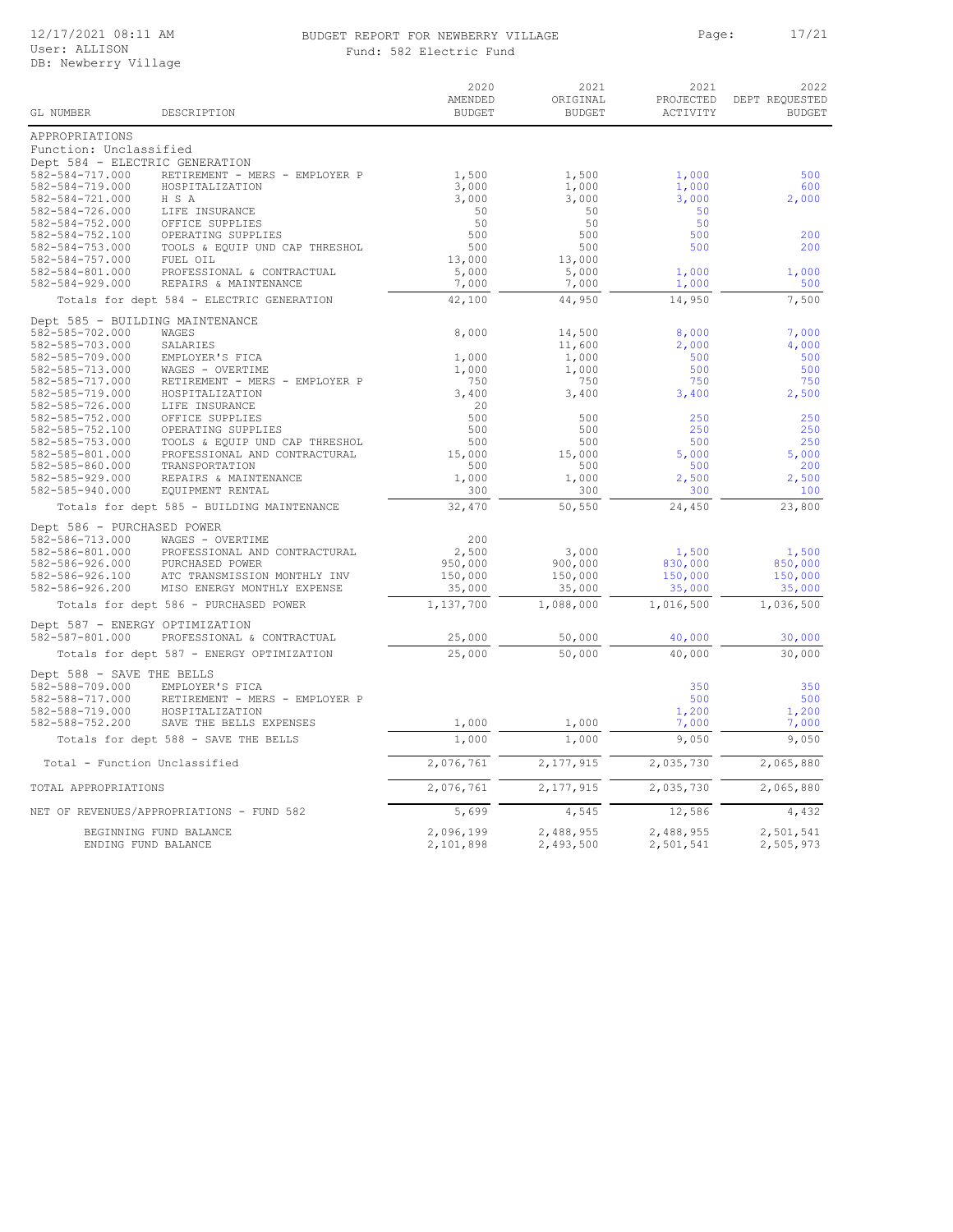### BUDGET REPORT FOR NEWBERRY VILLAGE Page: 18/21<br>
Fund: 590 Sewage Receiving Fund wage Receiving Fund

|  |  |  | ıd: 590 Sewaqe Receiving Funo |  |
|--|--|--|-------------------------------|--|
|--|--|--|-------------------------------|--|

| GL NUMBER                     | DESCRIPTION                       | 2020<br>AMENDED<br><b>BUDGET</b> | 2021<br>ORIGINAL<br><b>BUDGET</b> | 2021<br>PROJECTED<br>ACTIVITY | 2022<br>DEPT REQUESTED<br><b>BUDGET</b> |
|-------------------------------|-----------------------------------|----------------------------------|-----------------------------------|-------------------------------|-----------------------------------------|
| ESTIMATED<br>REVENUES         |                                   |                                  |                                   |                               |                                         |
| Function: Unclassified        |                                   |                                  |                                   |                               |                                         |
| Dept 000                      |                                   |                                  |                                   |                               |                                         |
| 590-000-540.000               | STATE GRANT - S.A.W.              | 70,000                           |                                   | 137,000                       |                                         |
| 590-000-643.000               | FOR SERVICE-SEPTAGE DUM<br>CHARGE | 38,000                           | 38,000                            | 57,000                        | 55,000                                  |
| 590-000-643.001               | FOR SERVICES/DOC<br>CHARGE        | 494,000                          | 494,000                           | 494,000                       | 494,000                                 |
| 590-000-643.002               | CHARGE FOR SERVICES/BWL RECEIP    | 470,000                          | 470,000                           | 470,000                       | 470,000                                 |
| $590 - 000 - 643.003$         | CHARGE FOR SERVICES/PENTLAND      | 100,000                          | 60,000                            |                               |                                         |
| 590-000-645.500               | PENALTIES<br>& LATE FEES          | 500                              | 500                               | 3,200                         | 1,000                                   |
| $590 - 000 - 665.000$         | INTEREST EARNED                   | 500                              | 300                               | 250                           | 250                                     |
| 590-000-698.000               | <b>BOND RECOVERED</b>             | 16,405                           |                                   |                               |                                         |
| Totals for dept 000 -         |                                   | 1,189,405                        | 1,062,800                         | 1,161,450                     | 1,020,250                               |
| Total - Function Unclassified |                                   | 1,189,405                        | 1,062,800                         | 1,161,450                     | 1,020,250                               |
| TOTAL ESTIMATED REVENUES      |                                   | 1,189,405                        | 1,062,800                         | 1,161,450                     | 1,020,250                               |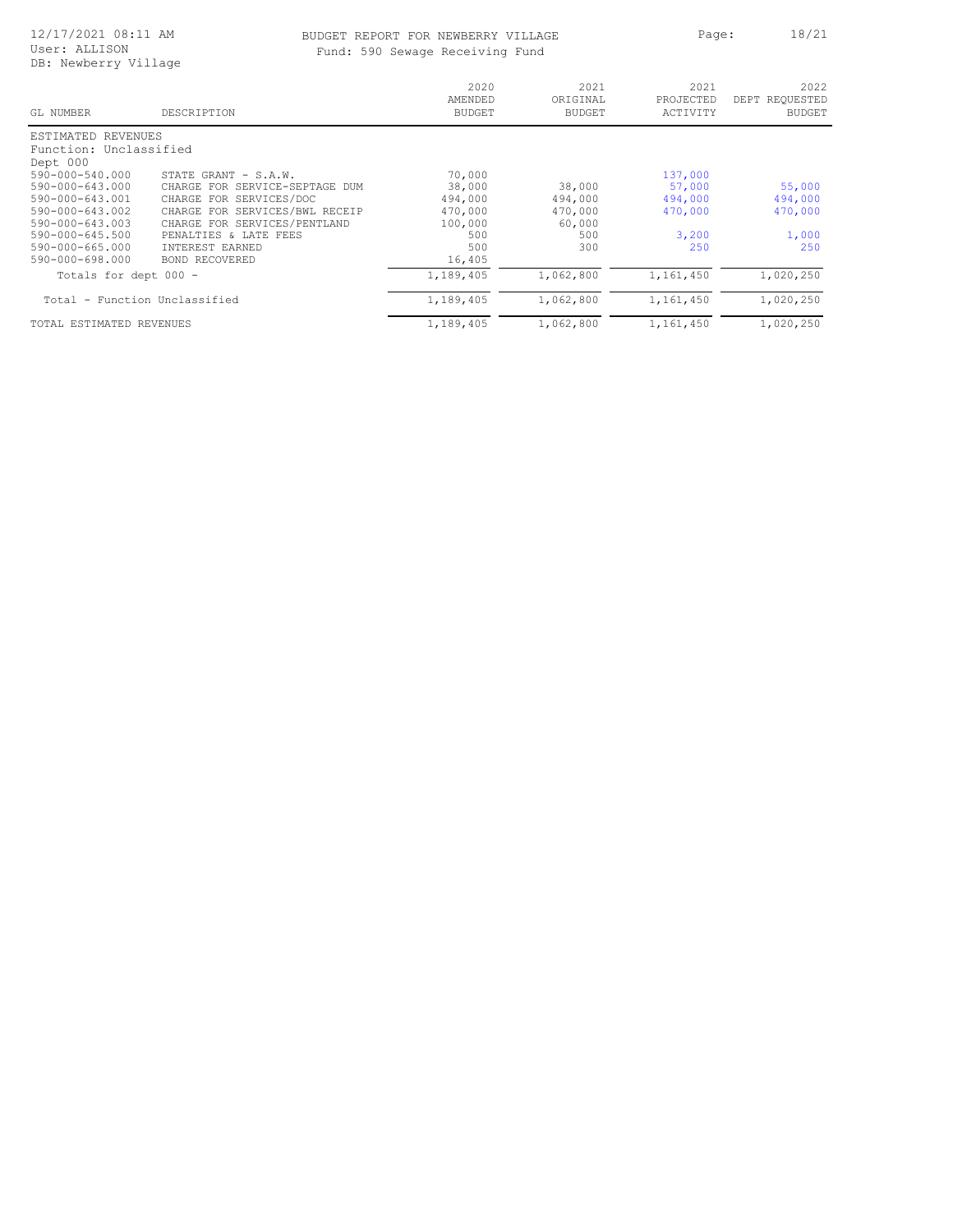## BUDGET REPORT FOR NEWBERRY VILLAGE PART Page: 19/21

Fund: 590 Sewage Receiving Fund

|                                                |                                                                      | 2020<br>AMENDED        | 2021<br>ORIGINAL       | 2021<br>PROJECTED      | 2022<br>DEPT REQUESTED |
|------------------------------------------------|----------------------------------------------------------------------|------------------------|------------------------|------------------------|------------------------|
| GL NUMBER                                      | DESCRIPTION                                                          | <b>BUDGET</b>          | <b>BUDGET</b>          | ACTIVITY               | <b>BUDGET</b>          |
| APPROPRIATIONS                                 |                                                                      |                        |                        |                        |                        |
| Function: Unclassified                         |                                                                      |                        |                        |                        |                        |
| Dept 537 - SEWER SYSTEM<br>590-537-702.000     | WAGES - PLANT                                                        | 112,500                | 98,000                 | 98,000                 | 95,000                 |
| 590-537-702.001                                | WAGES - INFRASTRUCTURE                                               |                        |                        | 8,500                  | 9,000                  |
| 590-537-703.000<br>590-537-705.000             | SALARIES<br>VACATION                                                 | 80,000<br>17,000       | 80,000<br>17,000       | 74,000<br>17,000       | 75,000<br>14,000       |
| 590-537-705.001                                | VACATION - INFRASTRUCUTRE                                            |                        |                        | 300                    | 300                    |
| 590-537-706.000<br>590-537-706.001             | HOLIDAY<br>HOLIDAY - INFRASTRUCTURE                                  | 8,000                  | 8,000                  | 11,000<br>500          | 7,000<br>500           |
| 590-537-709.000                                | EMPLOYER'S FICA                                                      | 19,500                 | 16,000                 | 17,000                 | 18,000                 |
| 590-537-710.000                                | UNEMPLOYMENT                                                         | 500                    |                        |                        | 500                    |
| 590-537-712.000<br>590-537-713.000             | INSURANCE BUYOUT<br>WAGES - OVERTIME                                 | 1,500<br>7,750         | 3,300                  | 4,200                  | 5,000                  |
| 590-537-713.001                                | WAGES- OT - INFRASTRUCUTRE                                           |                        |                        | 350                    | 500                    |
| 590-537-716.000<br>590-537-717.000             | FUNERAL ALLOWANCE<br>RETIREMENT-MERS-EMPLOYER                        | 1,000<br>44,250        | 47,000                 | 800<br>48,000          | 1,000<br>47,000        |
| 590-537-717.001                                | RETIREMENT - INFRASTRUCTURE                                          |                        |                        | 1,400                  | 1,500                  |
| 590-537-718.000<br>590-537-719.000             | MEDICAL SCREENING - PRE EMPLOY<br>HOSPITALIZATION                    | 750<br>86,500          | 86,000                 | 81,000                 | 85,000                 |
| 590-537-721.000                                | H S A                                                                | 14,100                 | 15,000                 | 15,000                 | 15,000                 |
| 590-537-724.000<br>590-537-725.000             | SICK PAY<br>WORKMANS' COMPENSATION                                   | 8,500<br>2,500         | 8,000<br>3,300         | 7,000<br>2,500         | 7,000<br>3,000         |
| 590-537-726.000                                | LIFE INSURANCE                                                       | 750                    | 1,100                  | 500                    | 500                    |
| 590-537-730.000                                | SETTLEMENT                                                           | 750<br>100             |                        |                        |                        |
| 590-537-751.000<br>590-537-752.000             | LICENSE FEES<br>OFFICE SUPPLIES                                      | 700                    | 700                    | 800                    | 800                    |
| 590-537-752.001                                | OPERATING SUPPLIES - INFRASTRUCTUP                                   |                        |                        | 2,500                  | 2,500                  |
| 590-537-752.100<br>590-537-752.200             | OPERATING SUPPLIES<br>IT SOFTWARE                                    | 6,000<br>6,000         | 5,000<br>4,000         | 2,000<br>3,600         | 2,000<br>3,800         |
| 590-537-753.000                                | TOOLS & EQUIP (UNDER THRES)                                          | 5,000                  | 5,000                  | 3,500                  | 4,000                  |
| 590-537-753.001<br>590-537-759.000             | TOOLS & EQUIP INFRASTRUCUTRE<br>GAS, OIL & GREASE                    | 1,000                  | 1,000                  | 5,500<br>750           | 5,000<br>1,000         |
| 590-537-767.000                                | UNIFORMS                                                             | 750                    | 600                    | 600                    | 6,000                  |
| 590-537-768.000                                | CDL LICENSE                                                          |                        |                        | 200                    | 300                    |
| 590-537-769.000<br>590-537-776.000             | DRUG TESTING<br>SUPPLIES - BUILDING MAINTENANCE                      | 5,000                  | 5,000                  | 200<br>3,000           | 300<br>4,000           |
| 590-537-801.000                                | PROFESSIONAL & CONTRACTUAL                                           | 75,000                 | 85,000                 | 82,000                 | 90,000                 |
| 590-537-801.001<br>590-537-801.100             | PROFESSIONAL & CONTRACTUAL INFRAST<br>PROF & CONTR SERVICES-RESIDENT | 750                    | 1,000                  | 4,500<br>1,000         | 4,500<br>1,000         |
| 590-537-801.200                                | LEGAL                                                                | 20,000                 | 20,000                 | 9,000                  | 15,000                 |
| 590-537-801.201<br>590-537-802.000             | LEGAL - PENTLAND<br>COLLECTION EXPENSE                               | 100                    | 30,000                 | 13,000<br>2,000        | 5,000<br>5,000         |
| 590-537-804.000                                | LEASE EXPENSE                                                        | 500                    |                        |                        |                        |
| 590-537-850.000                                | TELEPHONE                                                            | 3,500                  | 3,500                  | 3,500                  | 3,500                  |
| 590-537-851.000<br>590-537-851.001             | POSTAGE<br>POSTAGE - INFRASTRUCTURE                                  | 2,000                  | 2,000                  | 600<br>1,700           | 600<br>1,600           |
| $590 - 537 - 900.000$                          | PUBLISHING & PRINTING                                                | 1,800                  | 1,800                  | 500                    | 500                    |
| 590-537-900.001<br>590-537-910.000             | PUBLISHING & PRINTING INFRASTRUCTU<br>PROFESSIONAL DEVELOPMENT       | 1,000                  | 2,000                  | 1,700<br>600           | 1,500<br>1,000         |
| 590-537-913.000                                | TRAVEL                                                               | 200                    | 500                    | 400                    | 400                    |
| $590 - 537 - 915.000$<br>$590 - 537 - 917.000$ | MEMBERSHIPS & SUBSCRIPTIONS<br>TREATMENT COSTS                       | 1,000<br>20,000        | 1,000<br>20,000        | 750<br>20,000          | 1,000<br>20,000        |
| 590-537-917.100                                | LAB SUPPLIES                                                         | 6,000                  | 6,000                  | 9,000                  | 9,000                  |
| 590-537-918.000                                | WATER<br>ELECTRICITY                                                 | 8,500                  | 9,500                  | 9,000                  | 9,500                  |
| 590-537-920.000<br>590-537-921.000             | HEAT                                                                 | 45,000<br>8,500        | 45,000<br>8,500        | 37,000<br>7,500        | 40,000<br>8,500        |
| $590 - 537 - 929.000$                          | REPAIRS & MAINTENANCE                                                | 10,000                 | 15,000                 | 3,000                  | 15,000                 |
| 590-537-929.100<br>590-537-929.101             | PREVENTATIVE MAINTENANCE<br>PREVENTATIVE MAINT - INFRASTRUCTUP       | 3,000                  | 3,000                  | 1,500<br>200           | 2,000<br>200           |
| 590-537-932.000                                | VEHICLE REPAIRS & MAINTENANCE                                        | 3,000                  | 3,000                  | 1,500                  | 2,000                  |
| $590 - 537 - 935.000$<br>$590 - 537 - 940.000$ | PROPERTY LIABILITY INSURANCE<br>EQUIPMENT RENTAL                     | 19,000<br>15,500       | 22,000<br>15,000       | 40,000<br>15,000       | 40,000<br>15,000       |
| $590 - 537 - 968.000$                          | DEPRECIATION EXPENSE                                                 | 160,000                |                        |                        |                        |
| 590-537-968.100                                | <b>BOND RESERVE</b>                                                  |                        | 54,625                 | 54,625                 | 10,000                 |
| 590-537-971.000<br>590-537-973.000             | CAPITAL OUTLAY BUILDING<br>CAPITAL OUTLAY                            | 9,000<br>20,000        | 50,000                 | 4,000<br>5,000         | 5,000<br>50,000        |
| 590-537-974.000                                | CONSTRUCTION -SRF BOND                                               | 3,000                  |                        |                        |                        |
| $590 - 537 - 975.000$<br>590-537-991.000       | CONSTRUCTION - SAW GRANT<br>PRINCIPAL                                | 60,000                 | 170,000                | 137,000<br>170,000     | 170,000                |
| 590-537-992.200                                | INTEREST BOND #2                                                     | 79,500                 | 74,500                 | 76,000                 | 76,000                 |
|                                                | Totals for dept 537 - SEWER SYSTEM                                   | 1,006,250              | 1,046,925              | 1,121,275              | 1,017,300              |
| Total - Function Unclassified                  |                                                                      | 1,006,250              | 1,046,925              | 1,121,275              | 1,017,300              |
| TOTAL APPROPRIATIONS                           |                                                                      | 1,006,250              | 1,046,925              | 1,121,275              | 1,017,300              |
|                                                | NET OF REVENUES/APPROPRIATIONS - FUND 590                            | 183,155                | 15,875                 | 40,175                 | 2,950                  |
| ENDING FUND BALANCE                            | BEGINNING FUND BALANCE                                               | 1,934,080<br>2,117,235 | 2,244,842<br>2,260,717 | 2,244,842<br>2,285,017 | 2,285,017<br>2,287,967 |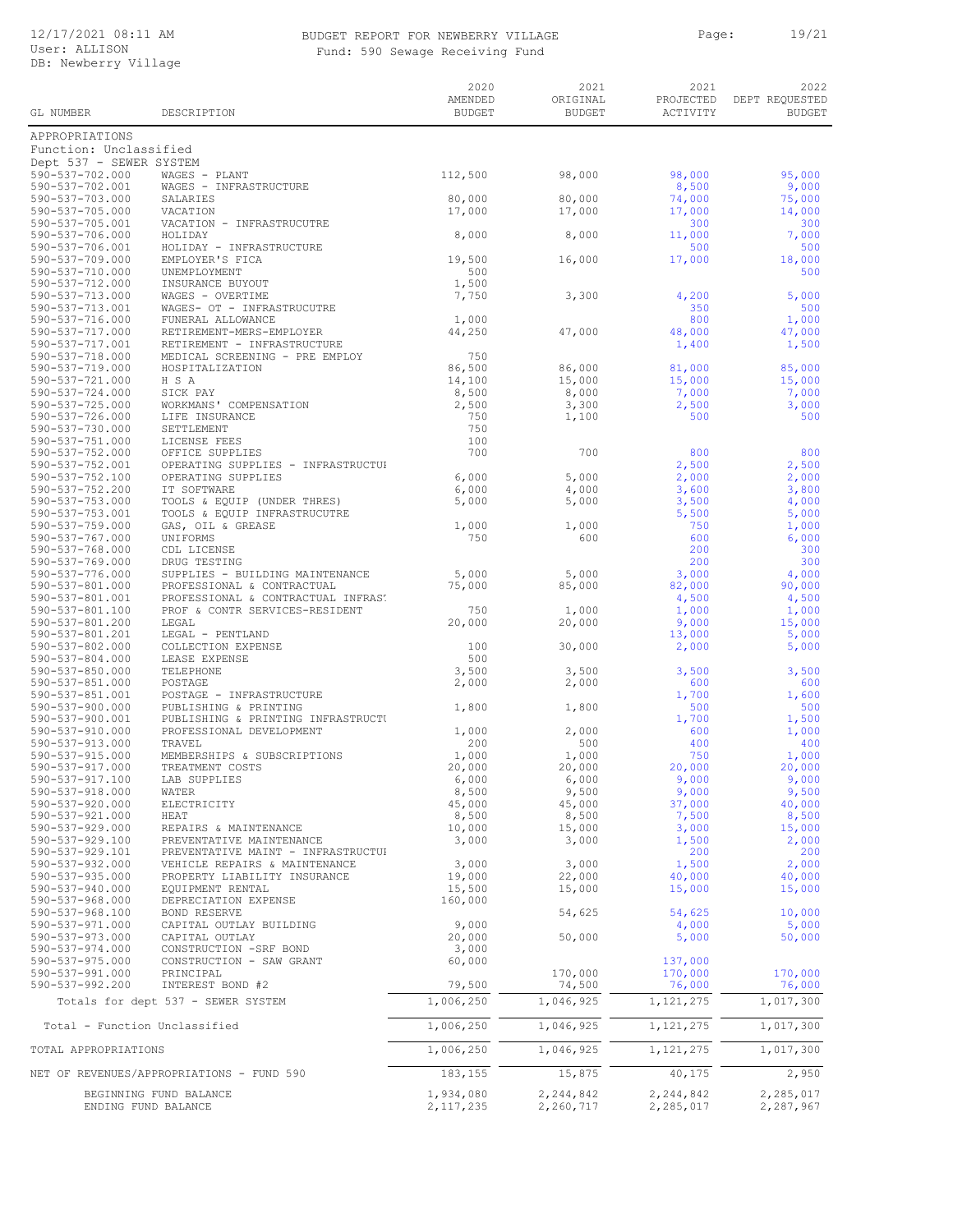#### 12/17/2021 08:11 AM User: ALLISON DB: Newberry Village

# BUDGET REPORT FOR NEWBERRY VILLAGE PART Page: 20/21

| Fund: 591 Water Fund |
|----------------------|
|----------------------|

| GL NUMBER                         | DESCRIPTION                     | 2020<br>AMENDED<br><b>BUDGET</b> | 2021<br>ORIGINAL<br><b>BUDGET</b> | 2021<br>PROJECTED<br>ACTIVITY | 2022<br>DEPT REQUESTED<br><b>BUDGET</b> |
|-----------------------------------|---------------------------------|----------------------------------|-----------------------------------|-------------------------------|-----------------------------------------|
| ESTIMATED REVENUES                |                                 |                                  |                                   |                               |                                         |
| Function: Unclassified            |                                 |                                  |                                   |                               |                                         |
| Dept 000<br>$591 - 000 - 645.000$ | WATER SALES                     | 914,000                          | 914,000                           | 916,000                       | 916,000                                 |
| $591 - 000 - 645.200$             | SERVICE FEES - WATER            | 200                              | 200                               | 200                           | 200                                     |
| $591 - 000 - 645.500$             | WATER- PENALTIES &<br>LATE FEES | 6,000                            | 6,000                             | 7,500                         | 6,000                                   |
| $591 - 000 - 665.000$             | INTEREST EARNED                 | 2,000                            | 2,000                             | 1,400                         | 1,200                                   |
| Totals for dept 000 -             |                                 | 922,200                          | 922,200                           | 925,100                       | 923,400                                 |
| Total - Function Unclassified     |                                 | 922,200                          | 922,200                           | 925,100                       | 923,400                                 |
| TOTAL ESTIMATED REVENUES          |                                 | 922,200                          | 922,200                           | 925,100                       | 923,400                                 |